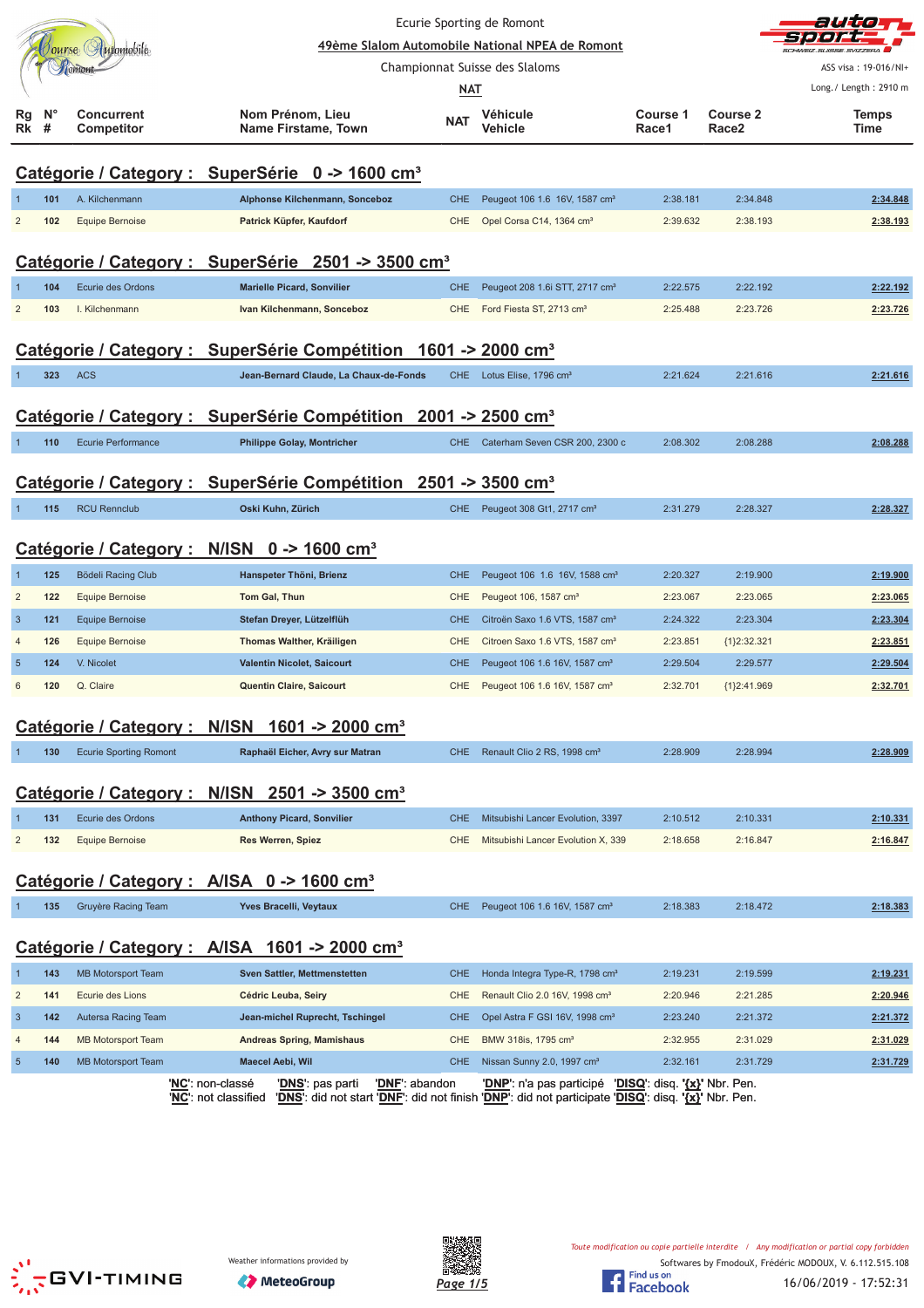| Ecurie Sporting de Romont |                                                              |                                                                |                                        |                                |                                                        |               |                 | auto                                                                                                                  |  |  |
|---------------------------|--------------------------------------------------------------|----------------------------------------------------------------|----------------------------------------|--------------------------------|--------------------------------------------------------|---------------|-----------------|-----------------------------------------------------------------------------------------------------------------------|--|--|
|                           |                                                              | Tourse Automobile                                              |                                        |                                | 49ème Slalom Automobile National NPEA de Romont        |               |                 |                                                                                                                       |  |  |
|                           |                                                              | Tomont                                                         |                                        | Championnat Suisse des Slaloms |                                                        |               |                 | ASS visa: 19-016/NI+                                                                                                  |  |  |
|                           |                                                              |                                                                |                                        | <b>NAT</b>                     |                                                        |               |                 | Long./ Length: 2910 m                                                                                                 |  |  |
| Rg                        | N°                                                           | <b>Concurrent</b>                                              | Nom Prénom, Lieu                       |                                | Véhicule                                               | Course 1      | <b>Course 2</b> | <b>Temps</b>                                                                                                          |  |  |
| Rk                        | #                                                            | <b>Competitor</b>                                              | <b>Name Firstame, Town</b>             | <b>NAT</b>                     | Vehicle                                                | Race1         | Race2           | Time                                                                                                                  |  |  |
|                           |                                                              |                                                                |                                        |                                |                                                        |               |                 |                                                                                                                       |  |  |
|                           |                                                              | Catégorie / Category : Grand Tourisme + 3000 cm <sup>3</sup>   |                                        |                                |                                                        |               |                 |                                                                                                                       |  |  |
|                           | 145                                                          | Swiss Historic Racing Team/S.H.R.T Nicolas Buehrer, Bienne     |                                        | <b>CHE</b>                     | Porsche 911 GT3 RS, 3600 cm <sup>3</sup>               | 2:15.370      | 2:17.059        | 2:15.370                                                                                                              |  |  |
|                           |                                                              |                                                                |                                        |                                |                                                        |               |                 |                                                                                                                       |  |  |
|                           |                                                              | Catégorie / Category : Historic 0 -> 1600 cm <sup>3</sup>      |                                        |                                |                                                        |               |                 |                                                                                                                       |  |  |
|                           | 146                                                          | Swiss Historic Racing Team/S.H.R.T Walter Pauli, Murten        |                                        | <b>CHE</b>                     | Alpine A110 1300S, 1296 cm <sup>3</sup>                | 2:25.811      | 2:25.892        | 2:25.811                                                                                                              |  |  |
|                           |                                                              |                                                                |                                        |                                |                                                        |               |                 |                                                                                                                       |  |  |
|                           | Catégorie / Category : Historic 1601 -> 2000 cm <sup>3</sup> |                                                                |                                        |                                |                                                        |               |                 |                                                                                                                       |  |  |
|                           | 147                                                          | <b>Ecurie Sporting Romont</b>                                  | <b>Heribert Baeriswyl, Ependes</b>     | <b>CHE</b>                     | Alpine Renault A 310, 1860 cm <sup>3</sup>             | 2:15.906      | 2:17.330        | 2:15.906                                                                                                              |  |  |
|                           |                                                              | Catégorie / Category : Historic 2501 -> 3500 cm <sup>3</sup>   |                                        |                                |                                                        |               |                 |                                                                                                                       |  |  |
|                           |                                                              |                                                                |                                        |                                |                                                        |               |                 |                                                                                                                       |  |  |
|                           | 148                                                          | W. Waeber                                                      | <b>Willy Waeber, Berolle</b>           | <b>CHE</b>                     | Porsche 911 911 RS, 2992 cm <sup>3</sup>               | 2:14.377      | 2:14.442        | 2:14.377                                                                                                              |  |  |
|                           |                                                              | Catégorie / Category :                                         | Historic $+3500$ cm <sup>3</sup>       |                                |                                                        |               |                 |                                                                                                                       |  |  |
|                           |                                                              |                                                                |                                        |                                |                                                        |               |                 |                                                                                                                       |  |  |
|                           | 149                                                          | A. Pfefferlé                                                   | Alain Pfefferlé, Arbaz                 | CHE.                           | Porsche 935 Turbo, 4192 cm <sup>3</sup>                | 2:10.809      | 2:09.823        | 2:09.823                                                                                                              |  |  |
|                           |                                                              | Catégorie / Category : InterSwiss 0 -> 1600 cm <sup>3</sup>    |                                        |                                |                                                        |               |                 |                                                                                                                       |  |  |
|                           |                                                              | Team VWF                                                       |                                        |                                | VW Golf 1 16V, 1600 cm <sup>3</sup>                    |               |                 |                                                                                                                       |  |  |
| $\overline{2}$            | 200                                                          |                                                                | Jean-Paul Chiquita, Orbe               | <b>CHE</b>                     |                                                        | 2:12.296      | 2:10.702        | 2:10.702                                                                                                              |  |  |
|                           | 202                                                          | L. Martinet                                                    | <b>Lucien Martinet, L'Isle</b>         | <b>CHE</b>                     | VW Golf 1 16V, 1588 cm <sup>3</sup>                    | 2:12.217      | 2:11.897        | 2:11.897                                                                                                              |  |  |
| 3                         | 204                                                          | <b>Team VWF</b>                                                | Christophe Oulevay, Chavornay          | <b>CHE</b>                     | VW Scirocco Type 53, 1588 cm <sup>3</sup>              | 2:12.500      | <b>DNS</b>      | 2:12.500                                                                                                              |  |  |
|                           | 201                                                          | D. Diehl                                                       | Daniel Diehl, Rüschegg                 | CH.                            | Toyota Corolla AE92, 1586 cm <sup>3</sup>              | {1}2:40.588   | 2:28.709        | 2:28.709                                                                                                              |  |  |
|                           | 203                                                          | <b>RCU Rennclub</b>                                            | Rudi Oberhofer, Staad                  | <b>CHE</b>                     | VW Golf, 1598 cm <sup>3</sup>                          | NC            | <b>DNS</b>      | <u> - 100 - 100 - 100 - 100 - 100 - 100 - 100 - 100 - 100 - 100 - 100 - 100 - 100 - 100 - 100 - 100 - 100 - 100 -</u> |  |  |
|                           |                                                              | Catégorie / Category : InterSwiss 1601 -> 2000 cm <sup>3</sup> |                                        |                                |                                                        |               |                 |                                                                                                                       |  |  |
|                           | 218                                                          | <b>RCU Rennclub</b>                                            | Manuel Santonastaso, Müllheim          | <b>CHE</b>                     | BMW 320i, 1998 cm <sup>3</sup>                         | 2:06.905      | 2:06.246        | 2:06.246                                                                                                              |  |  |
|                           | 206                                                          | Racing Club Airbag                                             | <b>Thomas Andrey, Plasselb</b>         | <b>CHE</b>                     | Peugeot 405, 1997 cm <sup>3</sup>                      | 2:09.078      | 2:07.426        | 2:07.426                                                                                                              |  |  |
| $\mathbf{3}$              | 209                                                          | Ecurie des Ordons                                              | <b>Arnaud Donzé, Porrentruy</b>        | <b>CHE</b>                     | VW Golf, 1984 cm <sup>3</sup>                          | 2:08.304      | 2:07.958        | 2:07.958                                                                                                              |  |  |
| 4                         | 223                                                          | Gruyère Racing Team                                            | Hervé Villoz, Sorens                   | CHE                            | Renault Clio RS EVO, 1998 cm <sup>3</sup>              | 2:08.831      | 2:08.527        | 2:08.527                                                                                                              |  |  |
| $\sqrt{5}$                | 207                                                          | IG-Motorsportteam - Zentralschweiz                             | <b>Andreas Burri, Malters</b>          | <b>CHE</b>                     | Opel Kadett C, 1998 cm <sup>3</sup>                    | 2:08.788      | <b>DNF</b>      | 2:08.788                                                                                                              |  |  |
| 6                         | 213                                                          | <b>ACS</b>                                                     | <b>Monnier Ludovic, Villeneuve</b>     | CHE                            | VW Golf 16v, 2000 cm <sup>3</sup>                      | 2:09.791      | 2:09.256        | 2:09.256                                                                                                              |  |  |
| $\overline{7}$            | 225                                                          | <b>RCU Rennclub</b>                                            | <b>Markus Wachter, St.Margrethen</b>   | <b>AUT</b>                     | Renault Clio Cup III, 1998 cm <sup>3</sup>             | 2:10.689      | 2:09.587        | 2:09.587                                                                                                              |  |  |
| 8                         | 205                                                          | <b>Equipe Bernoise</b>                                         | René Aeberhardt, Biglen                | CHE                            | Opel Kadett GT/E, 1998 cm <sup>3</sup>                 | 2:10.952      | 2:10.169        | 2:10.169                                                                                                              |  |  |
| 9                         | 221                                                          | P. Tchagaunova                                                 | Philippe Tchagaunova, Echichens        | <b>CHE</b>                     | Honda Civic, 1998 cm <sup>3</sup>                      | 2:11.844      | ${1}2:24.738$   | 2:11.844                                                                                                              |  |  |
| 10                        | 210                                                          | I. Fantoni                                                     | Ivan Fantoni, Gudo                     | <b>CHE</b>                     | VW Golf 1, 1998 cm <sup>3</sup>                        | 2:14.407      | 2:12.628        | 2:12.628                                                                                                              |  |  |
| 11                        | 208                                                          | <b>Ecurie Performance</b>                                      | <b>Vincent Delay, Apples</b>           | <b>SUI</b>                     | VW 19 Golf GTI 16V, 1998 cm <sup>3</sup>               | 2:16.587      | 2:13.550        | 2:13.550                                                                                                              |  |  |
| 12                        | 224                                                          | F. Vuilleumier                                                 | Frank Vuilleumier, Tramelan            | CHE                            | Renault Clio, 2000 cm <sup>3</sup>                     | ${1}2:25.589$ | 2:14.608        | 2:14.608                                                                                                              |  |  |
| 13                        | 226                                                          | Gruyère Racing Team                                            | Dylan Zanni, La Roche                  | <b>CHE</b>                     | Renault Clio Cup III, 1998 cm <sup>3</sup>             | 2:15.375      | 2:15.612        | 2:15.375                                                                                                              |  |  |
| 14                        | 219                                                          | Ecurie des Ordons                                              | Yann Schorderet, La tour de treme      | CHE                            | Renault Clio 3 Cup, 1998 cm <sup>3</sup>               | 2:20.284      | 2:18.887        | 2:18.887                                                                                                              |  |  |
| 15                        | 214                                                          | M. Meneghel                                                    | Michael Meneghel, Genève               | <b>CHE</b>                     | VW 19 Golf II GTI 16V, 1984 cm <sup>3</sup>            | 2:21.337      | 2:19.016        | 2:19.016                                                                                                              |  |  |
| 16                        | 222                                                          | P. Tinguely                                                    | <b>Pierre Tinguely, Granges-Paccot</b> | CHE                            | Opel Kadett C Coupe, 1900 cm <sup>3</sup>              | 2:21.557      | 2:20.023        | 2:20.023                                                                                                              |  |  |
| 17                        | 212                                                          | Ecurie du Nord                                                 | Joël Jäggi, Chavornay                  | <b>CHE</b>                     | Opel Corsa A, 1997 cm <sup>3</sup>                     | 2:20.639      | 2:21.087        | 2:20.639                                                                                                              |  |  |
| 18                        | 217                                                          | G. Monney                                                      | <b>Gilles Monney, Massonnens</b>       | CHE                            | Honda Integra Type-R, 1796 cm <sup>3</sup>             | 2:23.554      | 2:21.314        | 2:21.314                                                                                                              |  |  |
| 19                        | 215                                                          | Swiss Historic Racing Team/S.H.R.T                             | <b>Charly Menetrey, Schwanden</b>      | <b>CHE</b>                     | Renault Clio 2.0 16V, 1997 cm <sup>3</sup>             | 2:27.308      | 2:27.700        | 2:27.308                                                                                                              |  |  |
|                           | 216                                                          | Ecurie des Ordons                                              | Dorian Migy, Ocourt                    | <b>SUI</b>                     | VW Golf 2, 2000 cm <sup>3</sup>                        | <b>DNP</b>    | <b>DNP</b>      |                                                                                                                       |  |  |
|                           | 220                                                          | <b>Ecurie Performance</b>                                      | <b>Mike Schwarz, Cossonay</b>          | <b>CHE</b>                     | Honda Civic type R, 1998 cm <sup>3</sup>               | <b>DNP</b>    | <b>DNP</b>      | <u> 1000 - 100</u>                                                                                                    |  |  |
|                           |                                                              | ' <u>NC</u> ': non-classé                                      | ' <u>DNS</u> ': pas parti              | 'DNF': abandon                 | 'DNP': n'a pas participé 'DISQ': disq. '{x}' Nbr. Pen. |               |                 |                                                                                                                       |  |  |

'**NC**': not classified '**DNS**': did not start '**DNF**': did not finish '**DNP**': did not participate '**DISQ**': disq. **'{x}'** Nbr. Pen.





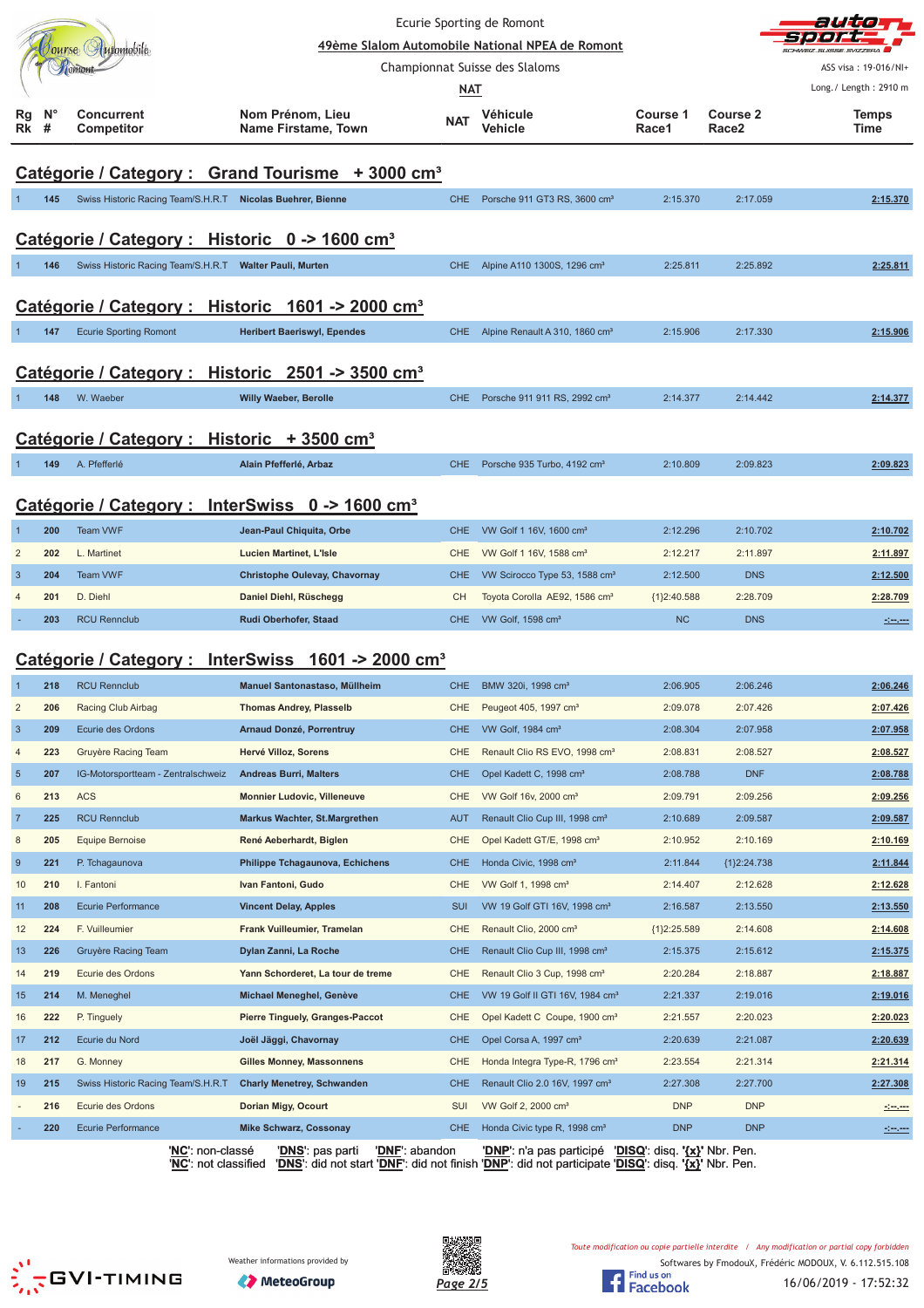|                            |  |                          |                                         | Ecurie Sporting de Romont<br>49ème Slalom Automobile National NPEA de Romont |                            |                   |                               | autom<br>sport.<br>SCHWEIZ SUISSE SVIZZERA    |
|----------------------------|--|--------------------------|-----------------------------------------|------------------------------------------------------------------------------|----------------------------|-------------------|-------------------------------|-----------------------------------------------|
|                            |  |                          |                                         | Championnat Suisse des Slaloms                                               |                            |                   |                               | ASS visa: 19-016/NI+<br>Long./ Length: 2910 m |
|                            |  |                          |                                         | <u>NAT</u>                                                                   |                            |                   |                               |                                               |
| $Rg$ $N^{\circ}$<br>$Rk$ # |  | Concurrent<br>Competitor | Nom Prénom, Lieu<br>Name Firstame, Town | <b>NAT</b>                                                                   | Véhicule<br><b>Vehicle</b> | Course 1<br>Race1 | Course 2<br>Race <sub>2</sub> | <b>Temps</b><br>Time                          |

## **Catégorie / Category : InterSwiss 2001 -> 2500 cm³**

|   | 233 | W.M. Racing Car       | Ferdi Waldvogel, Unteriberg        | CHE I | BMW M3, 2486 cm <sup>3</sup>               | 2:08.883 | 2:08.474 | 2:08.474 |
|---|-----|-----------------------|------------------------------------|-------|--------------------------------------------|----------|----------|----------|
| 2 | 234 | Autersa Racing Team   | Michael Zbinden, Wattenwil         |       | CHE Opel Kadett - C, 2498 cm <sup>3</sup>  | 2:09.528 | 2:09.865 | 2:09.528 |
| 3 | 230 | C. Martinis           | <b>Christophe Martinis, Sergey</b> |       | CHE Opel Ascona 20 E, 2434 cm <sup>3</sup> | 2:12.612 | 2:11.251 | 2:11.251 |
|   | 232 | Atelier de la Tzoumaz | <b>Ted Santos, Vuiteboeuf</b>      | CHE.  | Seat Ibiza Cupra 2, 2040 cm <sup>3</sup>   | 2:16.435 | 2:15.330 | 2:15.330 |
|   | 231 | Y. Pillonel           | Yann Pillonel, Grimisuat           | CHE.  | BMW 325 i. 2493 cm <sup>3</sup>            | 2:16.096 | 2:16.511 | 2:16.096 |

## **Catégorie / Category : InterSwiss 2501 -> 3500 cm³**

|  | 236 Club Porsche 3 Lacs | David Comby, La Chaux-de-Fonds | CHE Porsche 911 Carrera, 3163 cm <sup>3</sup> | 2:24.170 | 2:22.608 | 2:22.608 |
|--|-------------------------|--------------------------------|-----------------------------------------------|----------|----------|----------|
|  |                         |                                |                                               |          |          |          |

## **Catégorie / Category : InterSwiss + 3500 cm³**

| 238 | Club Porsche 3 Lacs       | Alexandre Comby, La Chaux-de-Fonds | CHE Porsche 934/5, 4774 cm <sup>3</sup>       | 2:08.858 | 2:08.492 | 2:08.492 |
|-----|---------------------------|------------------------------------|-----------------------------------------------|----------|----------|----------|
| 237 | <b>Stadler Motorsport</b> | Paul Buetiger, Lohn                | CHE Porsche 911 GT3 Cup, 3598 cm <sup>3</sup> | 2:10.185 | 2:09.881 | 2:09.881 |

## **Catégorie / Category : E1 0 -> 1400 cm³**

| 302 | <b>GK Racing</b>    | Daniel Musch, Altdorf                | CHE Austin - Morris Cooper S, 1400 cm    | 2:20.539 | 2:20.749 | 2:20.539 |
|-----|---------------------|--------------------------------------|------------------------------------------|----------|----------|----------|
| 300 | Autersa Racing Team | Christian Bartlome, Rüschegg-Heubach | CHE Audi 50, 1400 cm <sup>3</sup>        | 2:23.737 | 2:22.451 | 2:22.451 |
| 301 | MB Motorsport Team  | Ludovic Ecabert, Icogne              | CHE Citroën AX GTi, 1360 cm <sup>3</sup> | 2:24.868 | 2:24.214 | 2:24.214 |
| 303 | T. Schädler         | Thomas Schädler, Blumenstein         | CHE Lancia A112, 964 $\text{cm}^3$       | 2:40.479 | 2:39.878 | 2:39.878 |

## **Catégorie / Category : E1 1401 -> 1600 cm³**

|                | 306 | <b>MB Motorsport Team</b>     | Martin Bürki, Uetendorf             | <b>CHE</b> | VW Polo, 1598 cm <sup>3</sup>              | 2:04.062      | 2:04.037      | 2:04.037                                                                                                             |
|----------------|-----|-------------------------------|-------------------------------------|------------|--------------------------------------------|---------------|---------------|----------------------------------------------------------------------------------------------------------------------|
| $\overline{2}$ | 338 | Autersa Racing Team           | Werner Willener, Schwanden          | <b>CHE</b> | VW Golf 1, 1598 cm <sup>3</sup>            | 2:09.172      | 2:08.288      | 2:08.288                                                                                                             |
| $\overline{3}$ | 308 | Autersa Racing Team           | Patrick Eggimann, Walkringen        | CHE        | Peugeot 106 1.6 16V, 1587 cm <sup>3</sup>  | 2:12.377      | 2:12.081      | 2:12.081                                                                                                             |
| $\overline{4}$ | 312 | <b>ACS</b>                    | <b>Olivier Jeanneret, Ecoteaux</b>  | <b>CHE</b> | VW Golf GTI, 1588 cm <sup>3</sup>          | 2:13.330      | 2:12.290      | 2:12.290                                                                                                             |
| $5\phantom{1}$ | 311 | <b>MB Motorsport Team</b>     | Walter Holzer, Süderen              | CHE.       | Honda Civic 1.6 VTi, 1595 cm <sup>3</sup>  | 2:15.494      | 2:14.694      | 2:14.694                                                                                                             |
| 6              | 315 | R. Savoy                      | <b>Roger Savoy, Attalens</b>        | CHE.       | Suzuki Swift 1.3 GTi, 1594 cm <sup>3</sup> | 2:14.892      | ${1}2:24.706$ | 2:14.892                                                                                                             |
|                | 316 | <b>Equipe Bernoise</b>        | Urs Wüthrich, Schwarzenburg         | <b>CHE</b> | Mazda 323 1.6, 1598 cm <sup>3</sup>        | 2:17.003      | 2:15.695      | 2:15.695                                                                                                             |
| 8              | 310 | <b>MB Motorsport Team</b>     | Stefan Grünig, Höfen                | <b>CHE</b> | Citroën Saxo 1.6, 1587 cm <sup>3</sup>     | 2:21.110      | 2:20.122      | 2:20.122                                                                                                             |
| -9             | 313 | Ecurie du Nord                | Steven Métrailler, Levron           | <b>CHE</b> | Peugeot 205, 1587 cm <sup>3</sup>          | 2:23.986      | 2:21.342      | 2:21.342                                                                                                             |
| 10             | 304 | L. Aliberti                   | Luca Aliberti, Granges-près-Marnand | CHE.       | VW Golf LS, 1588 cm <sup>3</sup>           | 2:23.418      | 2:21.672      | 2:21.672                                                                                                             |
| 11             | 305 | <b>Ecurie Sporting Romont</b> | Arnaud Brülhart, Farvagny           | <b>CHE</b> | Honda Civic 1.6 VTI, 1595 cm <sup>3</sup>  | ${1}2:40.844$ | 2:30.348      | 2:30.348                                                                                                             |
| 12             | 314 | <b>ACS</b>                    | Ole Raemy, Brünisried               | CHE.       | Lada VAZ 2101, 1598 cm <sup>3</sup>        | 2:33.712      | 2:35.257      | 2:33.712                                                                                                             |
|                | 309 | <b>MB Motorsport Team</b>     | Heinz Gfeller, Noflen               | <b>CHE</b> | Ford Fiesta 1.6, 1596 cm <sup>3</sup>      | <b>DNF</b>    | <b>DNS</b>    | <u> 1999 - 1999 - 1999 - 1999 - 1999 - 1999 - 1999 - 1999 - 1999 - 1999 - 1999 - 1999 - 1999 - 1999 - 1999 - 199</u> |

## **Catégorie / Category : E1 1601 -> 2000 cm³**

|                | 324 | Squadra Corse Quadrifolio     | Christian Darani, Mairengo         | CHE.       | Fiat $X$ 1/9, 2000 cm <sup>3</sup>            | 2:02.763                      | 2:04.028 | 2:02.763 |
|----------------|-----|-------------------------------|------------------------------------|------------|-----------------------------------------------|-------------------------------|----------|----------|
| $\overline{2}$ | 334 | ALL-IN Racing Team            | Nicola Roberto, Penthalaz          | <b>CHE</b> | Peugeot 205 Rallye, 1998 cm <sup>3</sup>      | 2:07.544                      | 2:06.061 | 2:06.061 |
| 3              | 330 | <b>Ecurie Sporting Romont</b> | Jonas Magnin, Neyruz               | CHE.       | Honda Civic Rikli Motorsport, 1998            | 2:06.917                      | 2:07.184 | 2:06.917 |
| $\overline{4}$ | 335 | <b>ACS</b>                    | Mathias Schläppi, Meiringen        | CHE.       | Suzuki Swift, 2000 cm <sup>3</sup>            | 2:08.260                      | 2:07.261 | 2:07.261 |
| $5^{\circ}$    | 336 | Autersa Racing Team           | Peter Straubhaar, Uttigen          | CHE.       | VW Golf, 1997 cm <sup>3</sup>                 | 2:08.962                      | 2:08.149 | 2:08.149 |
| 6              | 337 | Squadra Corse Quadrifolio     | Emanuele Tognacca, Verzasca        | CHE.       | VW Golf, 1984 cm <sup>3</sup>                 | 2:09.200                      | 2:08.676 | 2:08.676 |
|                | 333 | A. Ribeiro                    | Alexandre Ribeiro, Orbe            | CHE.       | VW Golf GTI, 1984 cm <sup>3</sup>             | 2:13.528                      | 2:11.701 | 2:11.701 |
| 8              | 322 | Ecurie du Nord                | Alain Bombardier, Orbe             | CHE        | Renault Clio Coupe, 1998 cm <sup>3</sup>      | 2:15.982                      | 2:14.741 | 2:14.741 |
| 9              | 331 | <b>Team Trajectoire</b>       | Jérôme Plancherel, Châtonnaye      | <b>CHE</b> | Renault Clio RS 2.0 16V, 1998 cm <sup>3</sup> | 2:17.081                      | 2:15.636 | 2:15.636 |
|                |     | 'NC': non-classé              | 'DNS': pas parti<br>'DNF': abandon |            | 'DNP': n'a pas participé                      | 'DISQ': disq. '{x}' Nbr. Pen. |          |          |

'**NC**': not classified '**DNS**': did not start '**DNF**': did not finish '**DNP**': did not participate '**DISQ**': disq. **'{x}'** Nbr. Pen.





Softwares by FmodouX, Frédéric MODOUX, V. 6.112.515.108 Toute modification ou copie partielle interdite / Any modification or partial copy forbidden

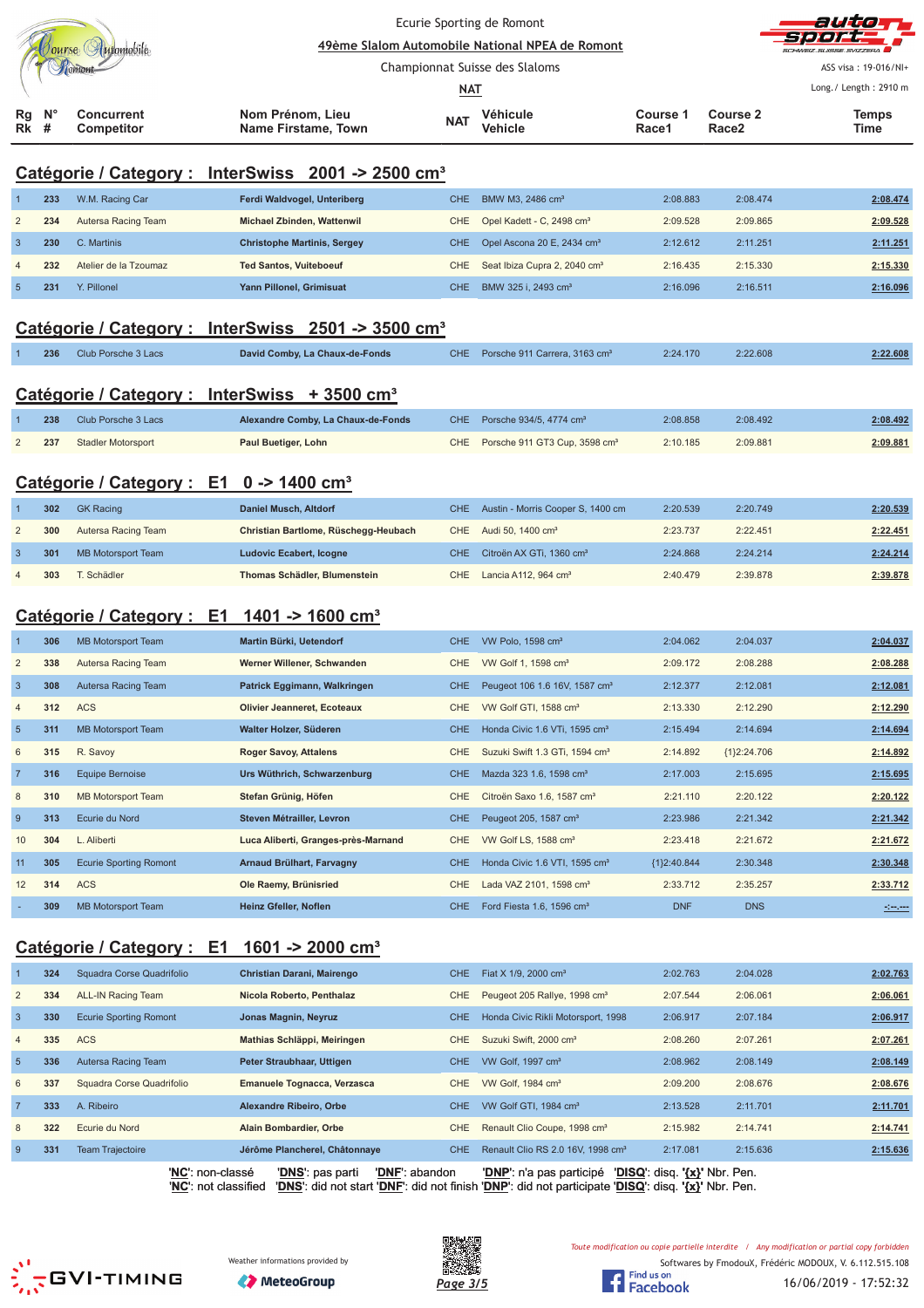|                  |            | Jourse Automobile                                      |                                                          | Ecurie Sporting de Romont<br>49ème Slalom Automobile National NPEA de Romont |                                                                          |                      |                                      |                                                                                                                      |
|------------------|------------|--------------------------------------------------------|----------------------------------------------------------|------------------------------------------------------------------------------|--------------------------------------------------------------------------|----------------------|--------------------------------------|----------------------------------------------------------------------------------------------------------------------|
|                  |            |                                                        |                                                          | Championnat Suisse des Slaloms<br><b>NAT</b>                                 |                                                                          |                      |                                      | ASS visa: 19-016/NI+<br>Long./ Length: 2910 m                                                                        |
| Rg<br>Rk         | N°<br>#    | <b>Concurrent</b><br>Competitor                        | Nom Prénom, Lieu<br>Name Firstame, Town                  | <b>NAT</b>                                                                   | Véhicule<br>Vehicle                                                      | Course 1<br>Race1    | <b>Course 2</b><br>Race <sub>2</sub> | Temps<br>Time                                                                                                        |
| 10               | 321        | G. Bitto                                               | Giuseppe Bitto, Le Mont                                  | <b>CHE</b>                                                                   | Renault Clio RS Cup, 1998 cm <sup>3</sup>                                | 2:15.770             | 2:15.816                             | 2:15.770                                                                                                             |
| 11               | 328        | Autersa Racing Team                                    | Patrick Könitzer, Kirchebthurnen                         | <b>CHE</b>                                                                   | VW Golf 17, 1997 cm <sup>3</sup>                                         | 2:17.208             | 2:16.494                             | 2:16.494                                                                                                             |
| 12               | 332        | Ecurie du Nord                                         | <b>Michel Randin, Mervelier</b>                          | <b>CHE</b>                                                                   | Renault Clio Coupe, 1998 cm <sup>3</sup>                                 | 2:18.628             | 2:18.025                             | 2:18.025                                                                                                             |
| 13               | 329        | E. Macchi                                              | Elio Macchi, Alle                                        | <b>CHE</b>                                                                   | Renault Clio RS 2.0 16V, 1998 cm <sup>3</sup>                            | 2:18.485             | 2:18.658                             | 2:18.485                                                                                                             |
| 14               | 327        | Ecurie Fun Racing                                      | Michel-Roland Joye, Vallorbe                             | <b>CHE</b>                                                                   | Opel Kadett E GSI 16, 1997 cm <sup>3</sup>                               | 2:27.888             | 2:27.867                             | 2:27.867                                                                                                             |
| 15               | 326        | Ecurie des Lions                                       | <b>Fred Fragniere, Remaufens</b>                         | SUI                                                                          | Renault Clio 2 RS, 1998 cm <sup>3</sup>                                  | 2:30.729             | 2:29.618                             | 2:29.618                                                                                                             |
| 16               | 325        | Team VWF                                               | <b>Bruno Fonseca, Bonvillars</b>                         | CHE.                                                                         | Seat Ibiza 2.0 GTI 16V, 1984 cm <sup>3</sup>                             | 2:31.492             | 2:31.071                             | 2:31.071                                                                                                             |
|                  |            | Catégorie / Category : E1 2001 -> 2500 cm <sup>3</sup> |                                                          |                                                                              |                                                                          |                      |                                      |                                                                                                                      |
| $\overline{1}$   | 403        | Ecurie des Lions                                       | Benjamin Nicole, St-Martin                               | <b>CHE</b>                                                                   | BMW 2002 Ti, 2301 cm <sup>3</sup>                                        | 2:14.083             | 2:13.192                             | 2:13.192                                                                                                             |
| $\overline{2}$   | 401        | D. Durussel                                            | <b>Dylan Durussel, Dompierre</b>                         | <b>CHE</b>                                                                   | Peugeot 206 2.0 RC, 2021 cm <sup>3</sup>                                 | 2:20.097             | 2:19.786                             | 2:19.786                                                                                                             |
| $\overline{3}$   | 402        | Atelier de la Tzoumaz                                  | <b>Allan Mathey, Salvan</b>                              | <b>CHE</b>                                                                   | BMW 325i E36, 2494 cm <sup>3</sup>                                       | 2:24.094             | 2:25.295                             | 2:24.094                                                                                                             |
|                  |            | Catégorie / Category : E1 2501 -> 3000 cm <sup>3</sup> |                                                          |                                                                              |                                                                          |                      |                                      |                                                                                                                      |
| $\mathbf{1}$     | 407        | Ecurie des Ordons                                      | Nicolas Jolidon, Glovelier                               | <b>CHE</b>                                                                   | BMW 130i, 2996 cm <sup>3</sup>                                           | 2:14.439             | 2:13.978                             | 2:13.978                                                                                                             |
| $\overline{2}$   | 405        | <b>ACS</b>                                             | Roger Hitz, Berikon                                      | <b>CHE</b>                                                                   | Mini Cooper S, 2717 cm <sup>3</sup>                                      | 2:18.688             | 2:18.094                             | 2:18.094                                                                                                             |
| $\mathbf{3}$     | 408        | P. Murisier                                            | <b>Pierre Murisier, Chapelle</b>                         | <b>CHE</b>                                                                   | Ford Fiesta, 2717 cm <sup>3</sup>                                        | 2:30.107             | <b>DNS</b>                           | 2:30.107                                                                                                             |
|                  | 409        | Ecurie des Lions                                       | Ronan Petit, Saint-Légier                                | <b>CHE</b>                                                                   | BMW Compact 323 TI, 2990 cm <sup>3</sup>                                 | <b>DNP</b>           | <b>DNP</b>                           | <u> - 100 - 100 - 100 - 100 - 100 - 100 - 100 - 100 - 100 - 100 - 100 - 100 - 100 - 100 - 100 - 100 - 100 - 100 </u> |
|                  |            | Catégorie / Category : E1 3001 -> 3500 cm <sup>3</sup> |                                                          |                                                                              |                                                                          |                      |                                      |                                                                                                                      |
| 1                | 426        | Gruyère Racing Team                                    | Frédéric Yerly, Vordemwald                               | <b>CHE</b>                                                                   | Alpine A110, 3057 cm <sup>3</sup>                                        | 2:06.635             | 2:05.592                             | 2:05.592                                                                                                             |
| $\overline{2}$   | 406        | <b>Ecurie Basilisk</b>                                 | Bruno lanniello, Nunningen                               | <b>CHE</b>                                                                   | Lancia Delta S4, 3394 cm <sup>3</sup>                                    | 2:06.420             | <b>DNF</b>                           | 2:06.420                                                                                                             |
| $\mathbf{3}$     | 421        | Atelier de la Tzoumaz                                  | Kevin Metroz, Liddes                                     | <b>CHE</b>                                                                   | Mazda 323 GTX, 3126 cm <sup>3</sup>                                      | 2:11.513             | 2:10.180                             | 2:10.180                                                                                                             |
| $\overline{4}$   | 422        | Ecurie du Nord                                         | <b>Cedric Milliquet, Pully</b>                           | <b>CHE</b>                                                                   | Mitsubishi Lancer EVO VI, 3400 c                                         | 2:11.646             | 2:11.246                             | 2:11.246                                                                                                             |
| $5\phantom{1}$   | 424        | Ecurie des Ordons                                      | Jeremy Vallat, Bure                                      | <b>CHE</b>                                                                   | Seat Leon Supercopa Mk2, 3372 c                                          | 2:14.461             | 2:12.639                             | 2:12.639                                                                                                             |
| 6                | 420        | Ecurie des Lions                                       | Alain Marmorat, La Roche                                 | <b>CHE</b>                                                                   | Seat Leon, 3028 cm <sup>3</sup>                                          | 2:13.606             | 2:13.176                             | 2:13.176                                                                                                             |
| $\overline{7}$   | 415        | Squadra Corse Quadrifolio                              | Fabio Cristoni, Péry                                     | <b>CHE</b>                                                                   | Lancia Delta HF Integrale 16V, 33                                        | 2:14.139             | 2:13.897                             | 2:13.897                                                                                                             |
| 8                | 425        | <b>RCU Rennclub</b>                                    | Andri Würgler, Mettlen                                   | CHE                                                                          | Mitsubishi Lancer EVO RS-2, 3395                                         | 2:14.445             | 2:15.810                             | 2:14.445                                                                                                             |
| $\boldsymbol{9}$ | 419<br>418 | S. Jaquemet<br>A. Jaquemet                             | Stéphane Jaquemet, St-cierges<br>Alain Jaquemet, Ferlens | <b>CHE</b><br><b>CHE</b>                                                     | Seat Leon Supercopa Mk2, 3373 c<br>Seat Leon Cupra, 3373 cm <sup>3</sup> | 2:15.671<br>2:17.905 | 2:15.375<br>2:16.573                 | 2:15.375<br>2:16.573                                                                                                 |
| 10<br>11         | 416        | Squadra Corse Quadrifolio                              | <b>Emilio Farinoli, Neuchatel</b>                        | <b>CHE</b>                                                                   | Lancia Delta Integrale, 3390 cm <sup>3</sup>                             | ${1}2:26.664$        | 2:17.818                             | 2:17.818                                                                                                             |
| 12               | 423        | Racing Club Airbag                                     | Bernhard Muhr, Rüeggisberg                               | <b>CHE</b>                                                                   | Toyota Celica Turbo, 3435 cm <sup>3</sup>                                | 2:19.321             | 2:17.844                             | 2:17.844                                                                                                             |
|                  | 417        | <b>Ecurie Biennoise</b>                                | Yves Hängärtner, Gerolfingen                             | <b>CH</b>                                                                    | Ford Escort RS Cosworth, 3388 c                                          | <b>DNP</b>           | <b>DNP</b>                           | $100 - 100$                                                                                                          |
|                  |            |                                                        |                                                          |                                                                              |                                                                          |                      |                                      |                                                                                                                      |
|                  |            | Catégorie / Category : E1                              | $+3500$ cm <sup>3</sup>                                  |                                                                              |                                                                          |                      |                                      |                                                                                                                      |
|                  | 438        | <b>Ecurie Sporting Romont</b>                          | <b>Fabrice Winiger, Grolley</b>                          | <b>CHE</b>                                                                   | Porsche 911 GT3 Cup, 3797 cm <sup>3</sup>                                | 2:05.714             | 2:04.735                             | 2:04.735                                                                                                             |
| $\overline{c}$   | 436        | <b>ACS</b>                                             | <b>Arnaud Murcia, Veyrier</b>                            | <b>CHE</b>                                                                   | Mitsubishi Lancer Evo VII, 3910 c                                        | 2:17.980             | 2:05.433                             | 2:05.433                                                                                                             |
| $\mathbf{3}$     | 439        | <b>Ecurie Sporting Romont</b>                          | <b>Richard Winiger, Nierlet-les-Bois</b>                 | <b>CHE</b>                                                                   | Porsche GT3 Cup 3800, 3800 cm <sup>3</sup>                               | 2:06.756             | 2:06.107                             | 2:06.107                                                                                                             |
| 4                | 435        | <b>ACS</b>                                             | <b>Michel Lovis, Orbe</b>                                | <b>CHE</b>                                                                   | Subaru Impreza 2.0 Turbo, 3604 c                                         | 2:07.655             | 2:08.420                             | 2:07.655                                                                                                             |
| $\overline{5}$   | 437        | <b>MB Motorsport Team</b>                              | Pierre Mürner, Reichenbach                               | <b>CHE</b>                                                                   | Porsche 997 Cup II, 3800 cm <sup>3</sup>                                 | 2:09.539             | 2:09.748                             | 2:09.539                                                                                                             |
| 6                | 431        | Squadra Corse Quadrifolio                              | Aramis Cereghetti, Lopagno                               | <b>CHE</b>                                                                   | BMW M5, 3534 cm <sup>3</sup>                                             | 2:09.804             | 2:10.381                             | 2:09.804                                                                                                             |
| -7               | 433        | ALL-IN Racing Team                                     | <b>Olivier Frey, Montricher</b>                          | <b>CHE</b>                                                                   | Nissan Sunny GTi, 4420 cm <sup>3</sup>                                   | 2:11.916             | 2:11.908                             | 2:11.908                                                                                                             |

'**NC**': non-classé '**DNS**': pas parti '**DNF**': abandon '**DNP**': n'a pas participé '**DISQ**': disq. **'{x}'** Nbr. Pen. '**NC**': not classified '**DNS**': did not start '**DNF**': did not finish '**DNP**': did not participate '**DISQ**': disq. **'{x}'** Nbr. Pen.

8 **430** Equipe Bernoise **Herbert Bieri, Kehrsatz** NAT BMW 135i Turbo, 5064 cm<sup>3</sup> 2:21.210 {1}2:32.400 **2:21.210** 





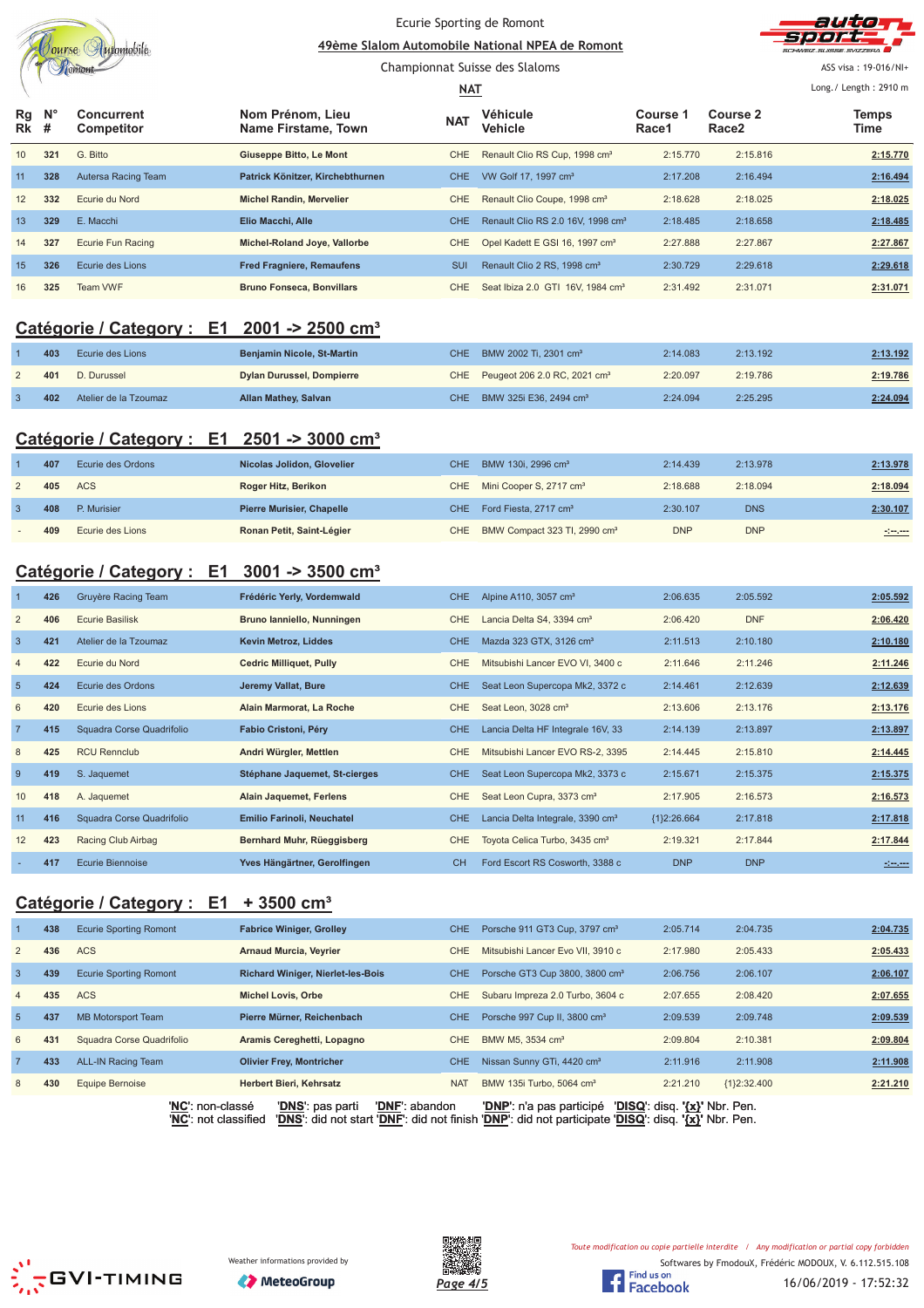|                |                  |                                 |                                                                         | Ecurie Sporting de Romont |                                                 |                   |                               |                       |  |
|----------------|------------------|---------------------------------|-------------------------------------------------------------------------|---------------------------|-------------------------------------------------|-------------------|-------------------------------|-----------------------|--|
|                |                  | Jourse Automobile               |                                                                         |                           | 49ème Slalom Automobile National NPEA de Romont |                   |                               |                       |  |
|                |                  |                                 |                                                                         |                           | Championnat Suisse des Slaloms                  |                   |                               | ASS visa: 19-016/NI+  |  |
|                |                  |                                 |                                                                         | <b>NAT</b>                |                                                 |                   |                               | Long./ Length: 2910 m |  |
| Rg<br>Rk       | $N^{\circ}$<br># | <b>Concurrent</b><br>Competitor | Nom Prénom, Lieu<br>Name Firstame, Town                                 | <b>NAT</b>                | Véhicule<br>Vehicle                             | Course 1<br>Race1 | Course 2<br>Race <sub>2</sub> | Temps<br>Time         |  |
|                |                  |                                 | Catégorie / Category : CN 1601 -> 2000 cm <sup>3</sup>                  |                           |                                                 |                   |                               |                       |  |
|                | $\overline{2}$   | <b>ACS</b>                      | Lukas Eugster, Herisau                                                  | <b>CHE</b>                | Oonroak-Ligier JS53EV02, 1998 c                 | 1:55.303          | 1:55.811                      | 1:55.303              |  |
| $\overline{2}$ | $\mathbf{1}$     | <b>ACS</b>                      | Hans-Peter Bischofberger, Brienz                                        | <b>CHE</b>                | ADR ADR 3, 1990 cm <sup>3</sup>                 | 2:36.035          | 2:21.609                      | 2:21.609              |  |
|                |                  |                                 | Catégorie / Category : E2-Silhouette TracKing 0 -> 1600 cm <sup>3</sup> |                           |                                                 |                   |                               |                       |  |
| $\mathbf{1}$   | $\overline{3}$   | <b>ACS</b>                      | Andreas Helm, Otelfingen                                                | CHE.                      | Trac King RC 01, 1000 cm <sup>3</sup>           | 2:01.969          | {1}2:11.435                   | 2:01.969              |  |
|                |                  |                                 | Catégorie / Category : E2 Silhouette 0 -> 1600 cm <sup>3</sup>          |                           |                                                 |                   |                               |                       |  |
|                | $\overline{4}$   | D. Sergi                        | <b>Domenico Sergi, Bossonnens</b>                                       | <b>CHE</b>                | Fiat 126, 998 cm <sup>3</sup>                   | 2:11.100          | 2:13.971                      | 2:11.100              |  |
|                |                  |                                 | Catégorie / Category : E2 SportCars 0 -> 1600 cm <sup>3</sup>           |                           |                                                 |                   |                               |                       |  |
| $\mathbf{1}$   | $5\phantom{1}$   | Sägesser Motorsport             | <b>Marcel Eberhart, Uetendorf</b>                                       | <b>CHE</b>                | Radical SR3, 1500 cm <sup>3</sup>               | 2:14.579          | 2:13.789                      | 2:13.789              |  |
|                |                  |                                 | Catégorie / Category : E2 SingleSeater 0 -> 1600 cm <sup>3</sup>        |                           |                                                 |                   |                               |                       |  |
| $\mathbf{1}$   | 10               | Atelier de la Tzoumaz           | Victor Darbellay, Salvan                                                | <b>CHE</b>                | Arcobaleno Arcobaleno Formula, 1                | 2:04.109          | 2:03.387                      | 2:03.387              |  |
| $\overline{c}$ | 12               | Ecurie des Lions                | Eric Morel, Châtel-st-Denis                                             | SUI                       | Tatuus Renault, 1598 cm <sup>3</sup>            | {1}2:22.977       | 2:11.526                      | 2:11.526              |  |
| $\mathbf{3}$   | 16               | <b>ALL-IN Racing Team</b>       | Viva Nicolas, Chamblon                                                  | <b>CHE</b>                | GDS Motorspor Spyder, 1199 cm <sup>3</sup>      | 2:12.785          | 2:12.467                      | 2:12.467              |  |
| $\overline{4}$ | 6                | <b>Ecurie Performance</b>       | Denis Zimmermann, Romainmotier                                          | <b>CHE</b>                | Formule BMW, 1100 cm <sup>3</sup>               | 2:14.758          | 2:14.262                      | 2:14.262              |  |
| $\overline{5}$ | 15               | Squadra Sport and prestige      | Joffrey Salomon, Le Locle                                               | <b>CHE</b>                | John Corbyn Motors Jedi-Suzuki,                 | 2:14.667          | ${1}2:45.137$                 | 2:14.667              |  |
| 6              | 11               | Atelier de la Tzoumaz           | Kevin Hafner, Monthey                                                   | <b>CHE</b>                | Arcobaleno Formula, 1000 cm <sup>3</sup>        | 2:24.010          | {1}3:43.719                   | 2:24.010              |  |
|                |                  |                                 | Catégorie / Category : E2 SingleSeater 1601 -> 2000 cm <sup>3</sup>     |                           |                                                 |                   |                               |                       |  |
|                | 20               | Racing Club Airbag              | Philip Egli, Zürich                                                     | <b>CHE</b>                | Dallara 393 Opel, 2000 cm <sup>3</sup>          | 1:53.411          | 1:52.016                      | 1:52.016              |  |
| $\overline{2}$ | 21               | <b>Equipe Bernoise</b>          | Denis Wolf, Hünibach                                                    | <b>CHE</b>                | Renault Formel Renault, 1998 cm <sup>3</sup>    | 1:59.945          | 2:00.482                      | 1:59.945              |  |

# **Catégorie / Category : E2 SingleSeater + 2000 cm³**

|  | <b>ACS</b> | Michael Helm, Otelfingen                                                                                                                                                                      | CHE Tatuus Formel 4 / F4 T 014, 2380                   | 1:58.012 | 1:59.487 | 1:58.012 |
|--|------------|-----------------------------------------------------------------------------------------------------------------------------------------------------------------------------------------------|--------------------------------------------------------|----------|----------|----------|
|  |            | <b>'DNS':</b> pas parti <b>'DNF':</b> abandon<br>'NC': non-classé<br>'NC': not classified 'DNS': did not start 'DNF': did not finish 'DNP': did not participate 'DISQ': disq. '{x}' Nbr. Pen. | 'DNP': n'a pas participé 'DISQ': disq. '{x}' Nbr. Pen. |          |          |          |

 **! " #** 

 **\$% &**





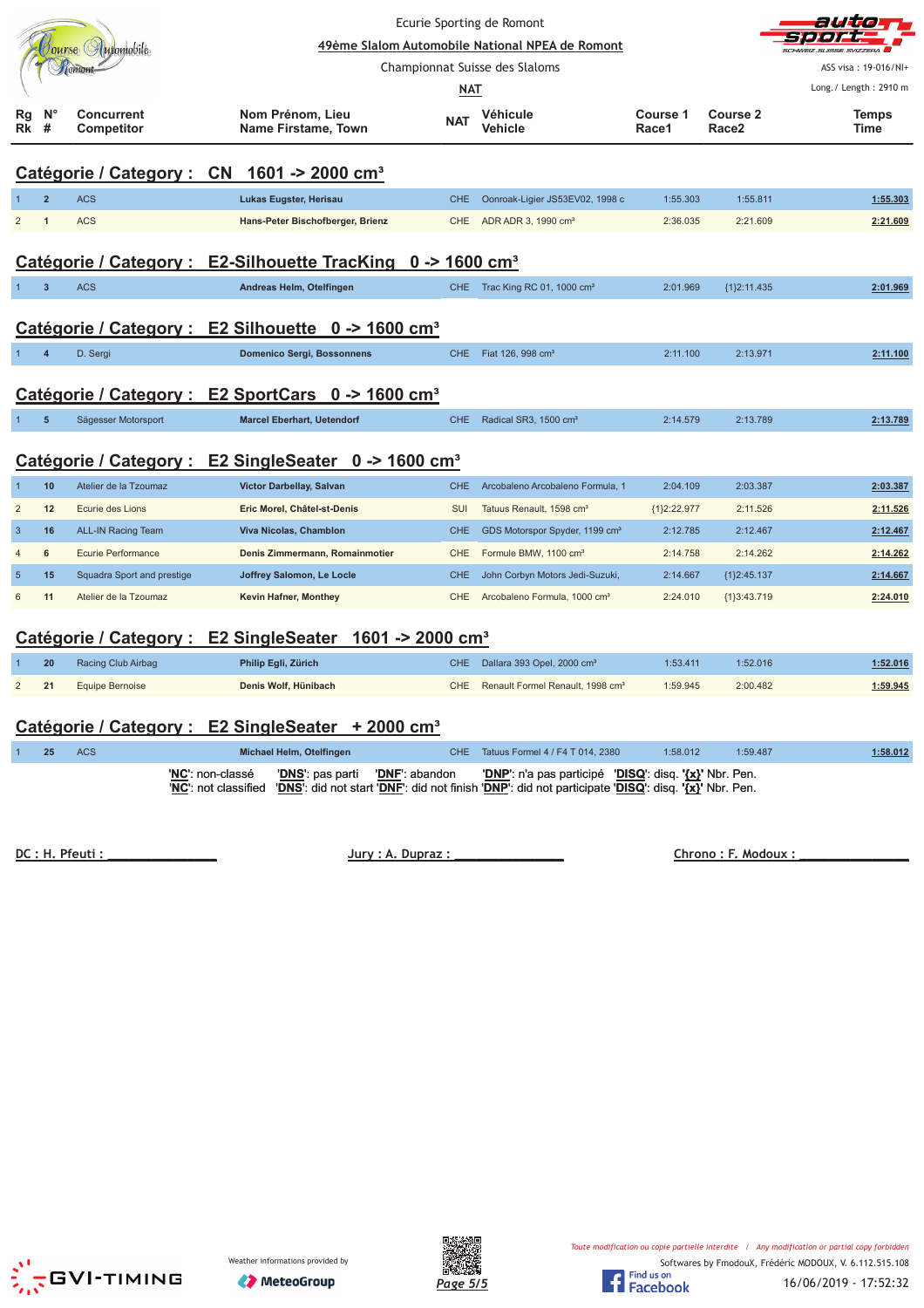|                   |                    |                                 | Ecurie Sporting de Romont<br>49ème Slalom Automobile National NPEA de Romont |            |                                   |                   |                               | autor<br><b>Sport</b><br>SCHWEIZ SUISSE SVIZZERA |
|-------------------|--------------------|---------------------------------|------------------------------------------------------------------------------|------------|-----------------------------------|-------------------|-------------------------------|--------------------------------------------------|
|                   |                    |                                 | Championnat Suisse des Slaloms<br><b>Classement Final Définitif Legends</b>  |            |                                   |                   |                               | ASS visa: 19-016/NI+<br>Long./ Length: 2910 m    |
| Rg<br><b>Rk</b> # | $\mathsf{N}^\circ$ | <b>Concurrent</b><br>Competitor | Nom Prénom, Lieu<br>Name Firstame, Town                                      | <b>NAT</b> | <b>Véhicule</b><br><b>Vehicle</b> | Course 1<br>Race1 | Course 2<br>Race <sub>2</sub> | Temps<br>Time                                    |

# **Catégorie / Category : Swiss Legends Car Cup 0 -> 1600 cm³**

|                | 30 | Equipe Bernoise     | Urs Böhlen, Rüti bei Riggisberg                                                                                                                                                       | CHE.       | Legends Cars Int. Legends Car, 84 | 2:20.055                      | 2:18.536 | 2:18.536 |
|----------------|----|---------------------|---------------------------------------------------------------------------------------------------------------------------------------------------------------------------------------|------------|-----------------------------------|-------------------------------|----------|----------|
| 2              | 32 | Sägesser Motorsport | Frederic Cotting, Düdingen                                                                                                                                                            | <b>CHE</b> | Legends Cars Int. Legends Car, 84 | ${1}2:30.085$                 | 2:20.102 | 2:20.102 |
| $\mathbf{3}$   | 33 | T. Kraeuchi         | Thomas Kraeuchi, Mühleberg                                                                                                                                                            | CHE.       | Legends Cars Int. Legends Car, 84 | 2:21.832                      | 2:20.811 | 2:20.811 |
| $\overline{4}$ | 31 | Sägesser Motorsport | <b>Alain Chatton, Gerzensee</b>                                                                                                                                                       | <b>CHE</b> | Legends Cars Int. Legends Car, 84 | 2:26.564                      | 2:26.674 | 2:26.564 |
| 5              | 34 | Sägesser Motorsport | Hanspeter Sägesser, Gerzensee                                                                                                                                                         | CHE.       | Legends Cars Int. Legends Car, 84 | 2:30.947                      | 2:29.224 | 2:29.224 |
| 6              | 35 | Sägesser Motorsport | Peter Sägesser, Merligen                                                                                                                                                              | <b>CHE</b> | Legends Cars Int. Legends Car, 84 | 2:47.999                      | 2:47.083 | 2:47.083 |
|                |    |                     | 'DNF': abandon<br>'NC': non-classé<br>'DNS': pas parti<br>'DNS': did not start 'DNF': did not finish 'DNP': did not participate 'DISQ': disq. '{x}' Nbr. Pen.<br>'NC': not classified |            | 'DNP': n'a pas participé          | 'DISQ': disq. '{x}' Nbr. Pen. |          |          |

 **!!!!!!!!!!!!!!! "#\$ %# &!!!!!!!!!!!!!!! '#** 

 **( )!!!!!!!!!!!!!!!**





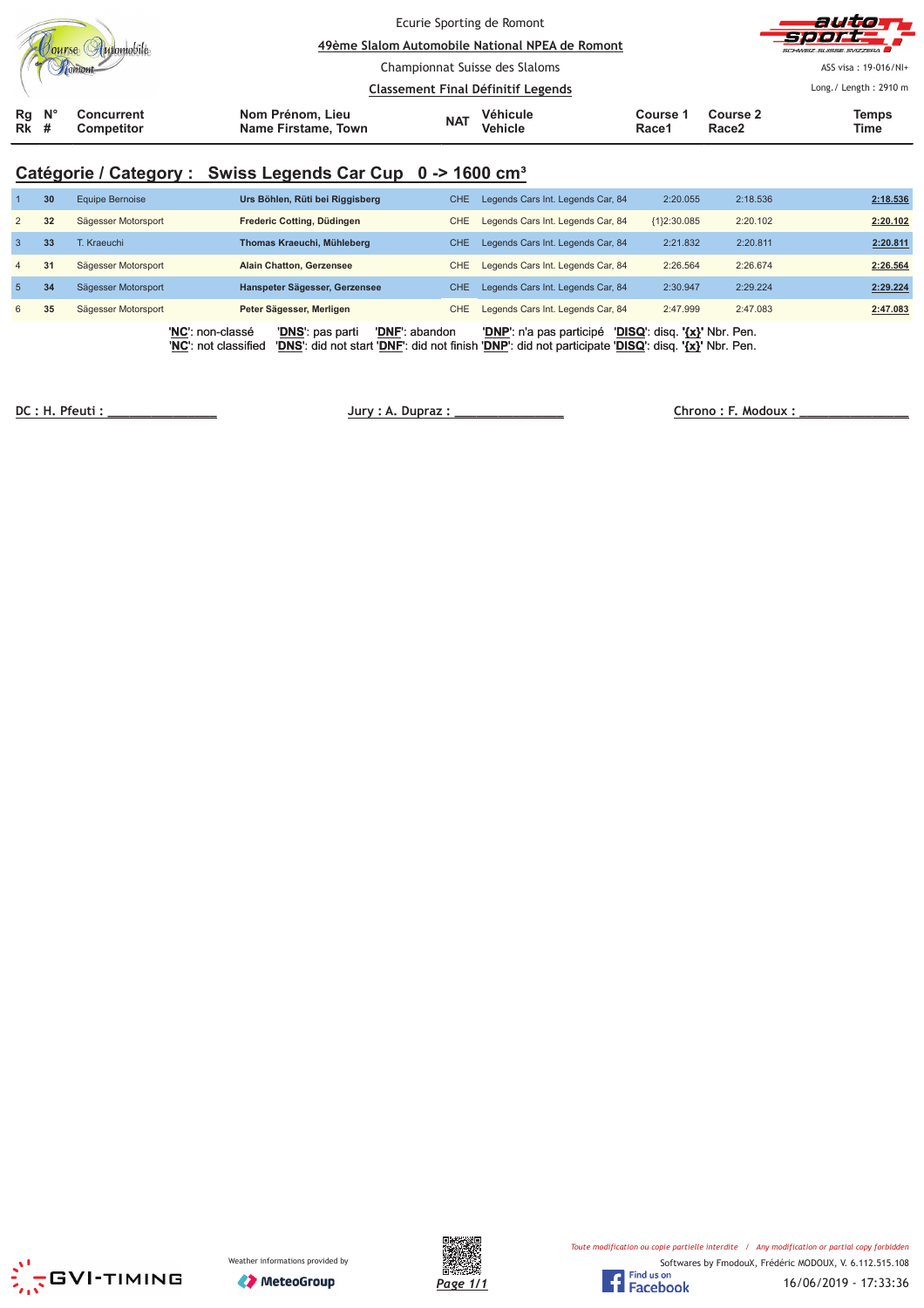|                            |  |                          |                                         | Ecurie Sporting de Romont<br>49ème Slalom Automobile National NPEA de Romont |                            |                   |                               | autorr<br><b>Sport</b><br>SCHWEIZ SUISSE SVIZZEDA |
|----------------------------|--|--------------------------|-----------------------------------------|------------------------------------------------------------------------------|----------------------------|-------------------|-------------------------------|---------------------------------------------------|
|                            |  |                          |                                         | Championnat Suisse des Slaloms                                               |                            |                   |                               | ASS visa: 19-016/NI+                              |
|                            |  |                          |                                         | Classement Final Définitif Abarth                                            |                            |                   |                               | Long./ Length: 2910 m                             |
| $Rg$ $N^{\circ}$<br>$Rk$ # |  | Concurrent<br>Competitor | Nom Prénom, Lieu<br>Name Firstame, Town | <b>NAT</b>                                                                   | <b>Véhicule</b><br>Vehicle | Course 1<br>Race1 | Course 2<br>Race <sub>2</sub> | <b>Temps</b><br>Time                              |

# **Catégorie / Category : Abarth Trofeo Slalom + 2000 cm³**

|                | 511 | A. Schwaller | Alexandre Schwaller, Noréaz             | <b>CHE</b> | Abarth 595, 2326 cm <sup>3</sup> | 2:36.508 | 2:34.089      | 2:34.089 |
|----------------|-----|--------------|-----------------------------------------|------------|----------------------------------|----------|---------------|----------|
| $\overline{2}$ | 508 | J. Barras    | Jacques Barras, Bulle                   | <b>CHE</b> | Abarth 595, 2325 cm <sup>3</sup> | 2:36.701 | 2:36.179      | 2:36.179 |
| $\overline{3}$ | 507 | P. Gavillet  | <b>Pierre Gavillet, Esmonts</b>         | <b>CHE</b> | Abarth 595, 2326 cm <sup>3</sup> | 2:39.359 | 2:38.760      | 2:38.760 |
| $\overline{4}$ | 502 | P. Schwaller | Patrick Schwaller, Nierlet-les-bois     | <b>CHE</b> | Abarth 595, 2326 cm <sup>3</sup> | 2:40.299 | 2:39.003      | 2:39.003 |
| $5\phantom{1}$ | 503 | L. Monney    | <b>Ludovic Monney, Nierlet-les-bois</b> | <b>CHE</b> | Abarth 595, 2326 cm <sup>3</sup> | 2:39.570 | 2:40.893      | 2:39.570 |
| 6              | 506 | I. Di Grazia | Igor Di Grazia, Matran                  | <b>CHE</b> | Abarth 595, 2325 cm <sup>3</sup> | 2:42.085 | 2:41.822      | 2:41.822 |
| $\overline{7}$ | 513 | N. Tinguely  | <b>Nicolas Tinguely, Font</b>           | <b>CHE</b> | Abarth 595, 2326 cm <sup>3</sup> | 2:47.047 | 2:42.285      | 2:42.285 |
| 8              | 505 | M. Martinez  | <b>Malcom Martinez, Grolley</b>         | <b>CHE</b> | Abarth 595, 2325 cm <sup>3</sup> | 2:47.645 | 2:42.675      | 2:42.675 |
| 9              | 500 | P. Baechler  | <b>Pascal Baechler, Corminboeuf</b>     | <b>CHE</b> | Abarth 595, 2325 cm <sup>3</sup> | 2:45.810 | 2:42.923      | 2:42.923 |
| 10             | 510 | V. Menoud    | Vincent Menoud, Prez-vers-noréaz        | <b>CHE</b> | Abarth 595, 2325 cm <sup>3</sup> | 2:46.129 | 2:44.189      | 2:44.189 |
| 11             | 512 | F. Minguely  | <b>Florian Minguely, Grolley</b>        | <b>CHE</b> | Abarth 595, 2325 cm <sup>3</sup> | 2:44.844 | ${1}2:59.342$ | 2:44.844 |
| 12             | 504 | M. Rocha     | <b>Miguel Rocha, Fribourg</b>           | <b>CHE</b> | Abarth 595, 2325 cm <sup>3</sup> | 2:45.272 | 2:45.247      | 2:45.247 |
| 13             | 514 | E. Ballaman  | <b>Emmanuel Ballaman, Grolley</b>       | <b>CHE</b> | Abarth 595, 2325 cm <sup>3</sup> | 2:46.129 | 2:45.423      | 2:45.423 |
| 14             | 515 | R. Munoz     | <b>Renato Munoz, Fribourg</b>           | <b>CHE</b> | Abarth 595, 2326 cm <sup>3</sup> | 2:47.552 | ${1}2:51.915$ | 2:47.552 |
| 15             | 509 | M. Pallotti  | <b>Matteo Pallotti, Salavaux</b>        | <b>CHE</b> | Abarth 595, 2325 cm <sup>3</sup> | 2:59.005 | 2:52.258      | 2:52.258 |
| 16             | 501 | C. Berset    | <b>Caroline Berset, Corserey</b>        | <b>CHE</b> | Abarth 595, 2325 cm <sup>3</sup> | 3:01.918 | 3:00.966      | 3:00.966 |

## **Catégorie / Category : Abarth Trofeo Biposto + 2000 cm³**

| 520 | P. Kasper              | Paul Kasper, Hergiswil    | CHE Abarth 695 Biposto, 2326 cm <sup>3</sup> | 2:30.937 | 2:29.349  | 2:29.349 |
|-----|------------------------|---------------------------|----------------------------------------------|----------|-----------|----------|
| 521 | <b>Team Rallye Top</b> | Janine Wyssen, Spiezwiler | CHE Abarth 695 Biposto, 2326 cm <sup>3</sup> | 2:33.799 | <b>NC</b> | 2:33.799 |

## **Catégorie / Category : Abarth Trofeo Corsa + 2000 cm³**

|                | 527 | Team Rallye Top | Bruno Riesen, Oberbütschel                                   | CHE.           | Abarth 500 R3T, 2326 cm <sup>3</sup>                                                                                            | 2:24.127                      | 2:21.792    | 2:21.792 |
|----------------|-----|-----------------|--------------------------------------------------------------|----------------|---------------------------------------------------------------------------------------------------------------------------------|-------------------------------|-------------|----------|
| 2              | 529 | Team Rallye Top | Beat Wyssen, Spiezwiler                                      | CHE            | Abarth 500 R3T, 2326 cm <sup>3</sup>                                                                                            | ${1}2:32.740$                 | 2:22.427    | 2:22.427 |
| $\mathbf{3}$   | 526 | W. Reho         | <b>Walter Reho, Hergiswil</b>                                | CHE.           | Abarth 695 Biposto, 2326 cm <sup>3</sup>                                                                                        | 2:26.836                      | {1}2:36.347 | 2:26.836 |
| $\overline{4}$ | 525 | Desserich       | Lukas Desserich, Horw                                        | CHE.           | Abarth 695 Biposto, 2326 cm <sup>3</sup>                                                                                        | 2:30.495                      | 2:29.280    | 2:29.280 |
| -5             | 528 | P. Scarinzi     | <b>Patrick Scarinzi, Vicques</b>                             | <b>REG</b>     | Abarth 695 Biposto, 2326 cm <sup>3</sup>                                                                                        | 2:36.684                      | 2:34.352    | 2:34.352 |
|                |     |                 | 'NC': non-classé<br>'DNS': pas parti<br>'NC': not classified | 'DNF': abandon | 'DNP': n'a pas participé<br>'DNS': did not start 'DNF': did not finish 'DNP': did not participate 'DISQ': disq. '{x}' Nbr. Pen. | 'DISQ': disq. '{x}' Nbr. Pen. |             |          |

**DC: H. Pfeuti:** <u>Jury: A. Dupraz:</u>

 **& '!!!!!!!!!!!!!!!**







16/06/2019 - 13:14:00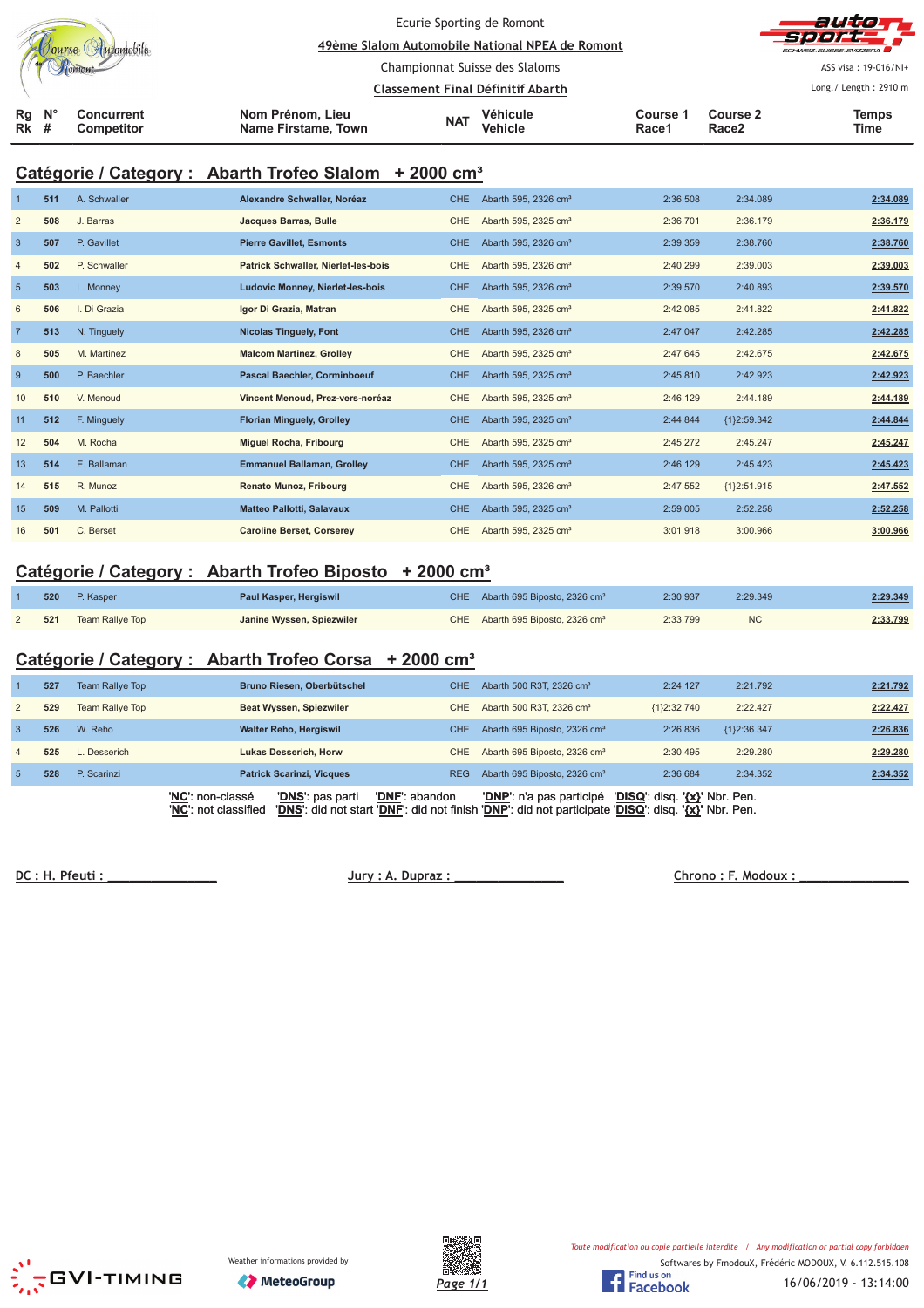

## Ecurie Sporting de Romont

<u>A9ème Slalom Automobile National NPEA de Romont</u> Championnat Suisse des Slaloms



ASS visa: 19-016/NI+

| <b>Scratch NAT</b> |                    |                         |                                   |                                          |            |                                              |                   | Long./ Length: 2910 m                |               |
|--------------------|--------------------|-------------------------|-----------------------------------|------------------------------------------|------------|----------------------------------------------|-------------------|--------------------------------------|---------------|
| Rg<br><b>Rk</b>    | Grp                | $N^{\circ}$<br>#        | <b>Concurrent</b><br>Competitor   | Nom Prénom, Lieu<br>Name Firstname, Town | <b>NAT</b> | Véhicule<br>Vehicle                          | Course 1<br>Race1 | <b>Course 2</b><br>Race <sub>2</sub> | Temps<br>Time |
| $\overline{1}$     | E <sub>2</sub> -SS | 20                      | Racing Club Airbag                | Egli Philip, Zürich                      | <b>CHE</b> | Dallara 393 Opel, 2000 cm <sup>3</sup>       | 1:53.411          | 1:52.016                             | 1:52.016      |
| $\sqrt{2}$         | <b>CN</b>          | $\mathbf 2$             | <b>ACS</b>                        | Eugster Lukas, Herisau                   | CHE        | Oonroak-Ligier JS53EV02, 1998 c              | 1:55.303          | 1:55.811                             | 1:55.303      |
| $\mathbf{3}$       | $E2-SS$            | 25                      | <b>ACS</b>                        | Helm Michael, Otelfingen                 | <b>CHE</b> | Tatuus Formel 4 / F4 T 014, 2380             | 1:58.012          | 1:59.487                             | 1:58.012      |
| $\overline{4}$     | E <sub>2</sub> -SS | 21                      | <b>Equipe Bernoise</b>            | Wolf Denis, Hünibach                     | CHE        | Renault Formel Renault, 1998 cm <sup>3</sup> | 1:59.945          | 2:00.482                             | 1:59.945      |
| $\sqrt{5}$         | $E2-SH-3$          |                         | <b>ACS</b>                        | Helm Andreas, Otelfingen                 | <b>CHE</b> | Trac King RC 01, 1000 cm <sup>3</sup>        | 2:01.969          | ${1}2:11.435$                        | 2:01.969      |
| 6                  | E1                 | 324                     | Squadra Corse Quadrifolio         | Darani Christian, Mairengo               | CHE        | Fiat X 1/9, 2000 cm <sup>3</sup>             | 2:02.763          | 2:04.028                             | 2:02.763      |
| $\overline{7}$     | E <sub>2</sub> -SS | 10                      | Atelier de la Tzoumaz             | Darbellay Victor, Salvan                 | <b>CHE</b> | Arcobaleno Arcobaleno Formula,               | 2:04.109          | 2:03.387                             | 2:03.387      |
| 8                  | E1                 | 306                     | <b>MB Motorsport Team</b>         | Bürki Martin, Uetendorf                  | CHE        | VW Polo, 1598 cm <sup>3</sup>                | 2:04.062          | 2:04.037                             | 2:04.037      |
| 9                  | E <sub>1</sub>     | 438                     | <b>Ecurie Sporting Romont</b>     | <b>Winiger Fabrice, Grolley</b>          | <b>CHE</b> | Porsche 911 GT3 Cup, 3797 cm <sup>3</sup>    | 2:05.714          | 2:04.735                             | 2:04.735      |
| 10                 | E1                 | 436                     | <b>ACS</b>                        | Murcia Arnaud, Veyrier                   | CHE        | Mitsubishi Lancer Evo VII, 3910 c            | 2:17.980          | 2:05.433                             | 2:05.433      |
| 11                 | E1                 | 426                     | Gruyère Racing Team               | Yerly Frédéric, Vordemwald               | <b>CHE</b> | Alpine A110, 3057 cm <sup>3</sup>            | 2:06.635          | 2:05.592                             | 2:05.592      |
| 12                 | E1                 | 334                     | <b>ALL-IN Racing Team</b>         | Roberto Nicola, Penthalaz                | CHE        | Peugeot 205 Rallye, 1998 cm <sup>3</sup>     | 2:07.544          | 2:06.061                             | 2:06.061      |
| 13                 | E1                 | 439                     | <b>Ecurie Sporting Romont</b>     | Winiger Richard, Nierlet-les-Bois        | <b>CHE</b> | Porsche GT3 Cup 3800, 3800 cm <sup>3</sup>   | 2:06.756          | 2:06.107                             | 2:06.107      |
| 14                 | <b>IS</b>          | 218                     | <b>RCU Rennclub</b>               | Santonastaso Manuel, Müllheim            | CHE        | BMW 320i, 1998 cm <sup>3</sup>               | 2:06.905          | 2:06.246                             | 2:06.246      |
| 15                 | E1                 | 406                     | <b>Ecurie Basilisk</b>            | Ianniello Bruno, Nunningen               | <b>CHE</b> | Lancia Delta S4, 3394 cm <sup>3</sup>        | 2:06.420          | <b>DNF</b>                           | 2:06.420      |
| 16                 | E1                 | 330                     | <b>Ecurie Sporting Romont</b>     | Magnin Jonas, Neyruz                     | CHE        | Honda Civic Rikli Motorsport, 199            | 2:06.917          | 2:07.184                             | 2:06.917      |
| 17                 | E1                 | 335                     | <b>ACS</b>                        | Schläppi Mathias, Meiringen              | <b>CHE</b> | Suzuki Swift, 2000 cm <sup>3</sup>           | 2:08.260          | 2:07.261                             | 2:07.261      |
| 18                 | IS                 | 206                     | Racing Club Airbag                | <b>Andrey Thomas, Plasselb</b>           | CHE        | Peugeot 405, 1997 cm <sup>3</sup>            | 2:09.078          | 2:07.426                             | 2:07.426      |
| 19                 | E1                 | 435                     | <b>ACS</b>                        | Lovis Michel, Orbe                       | <b>CHE</b> | Subaru Impreza 2.0 Turbo, 3604 c             | 2:07.655          | 2:08.420                             | 2:07.655      |
| 20                 | IS                 | 209                     | Ecurie des Ordons                 | Donzé Arnaud, Porrentruy                 | CHE        | VW Golf, $1984 \text{ cm}^3$                 | 2:08.304          | 2:07.958                             | 2:07.958      |
| 21                 | E <sub>1</sub>     | 336                     | Autersa Racing Team               | <b>Straubhaar Peter, Uttigen</b>         | <b>CHE</b> | VW Golf, 1997 cm <sup>3</sup>                | 2:08.962          | 2:08.149                             | 2:08.149      |
| 22                 | E1                 | 338                     | Autersa Racing Team               | Willener Werner, Schwanden               | CHE        | VW Golf 1, 1598 cm <sup>3</sup>              | 2:09.172          | 2:08.288                             | 2:08.288      |
|                    | <b>SSC</b>         | 110                     | <b>Ecurie Performance</b>         |                                          | <b>CHE</b> | Caterham Seven CSR 200, 2300                 | 2:08.302          | 2:08.288                             |               |
| 23                 | <b>IS</b>          |                         |                                   | <b>Golay Philippe, Montricher</b>        |            |                                              |                   |                                      | 2:08.288      |
| 24                 |                    | 233                     | W.M. Racing Car                   | Waldvogel Ferdi, Unteriberg              | CHE        | BMW M3, 2486 cm <sup>3</sup>                 | 2:08.883          | 2:08.474                             | 2:08.474      |
| 25                 | IS                 | 238                     | Club Porsche 3 Lacs               | Comby Alexandre, La Chaux-de-Fonds       | <b>CHE</b> | Porsche 934/5, 4774 cm <sup>3</sup>          | 2:08.858          | 2:08.492                             | 2:08.492      |
| 26                 | IS                 | 223                     | Gruyère Racing Team               | Villoz Hervé, Sorens                     | CHE        | Renault Clio RS EVO, 1998 cm <sup>3</sup>    | 2:08.831          | 2:08.527                             | 2:08.527      |
| 27                 | E <sub>1</sub>     | 337                     | Squadra Corse Quadrifolio         | Tognacca Emanuele, Verzasca              | <b>CHE</b> | VW Golf, 1984 cm <sup>3</sup>                | 2:09.200          | 2:08.676                             | 2:08.676      |
| 28                 | <b>IS</b>          | 207                     | IG-Motorsportteam - Zentralschwei | <b>Burri Andreas, Malters</b>            | CHE        | Opel Kadett C, 1998 cm <sup>3</sup>          | 2:08.788          | <b>DNF</b>                           | 2:08.788      |
| 29                 | <b>IS</b>          | 213                     | <b>ACS</b>                        | <b>Ludovic Monnier, Villeneuve</b>       | <b>CHE</b> | VW Golf 16v, 2000 cm <sup>3</sup>            | 2:09.791          | 2:09.256                             | 2:09.256      |
| 30                 | <b>IS</b>          | 234                     | Autersa Racing Team               | Zbinden Michael, Wattenwil               | <b>CHE</b> | Opel Kadett - C, 2498 cm <sup>3</sup>        | 2:09.528          | 2:09.865                             | 2:09.528      |
| 31                 | E1                 | 437                     | <b>MB Motorsport Team</b>         | Mürner Pierre, Reichenbach               | <b>CHE</b> | Porsche 997 Cup II, 3800 cm <sup>3</sup>     | 2:09.539          | 2:09.748                             | 2:09.539      |
| 32                 | <b>IS</b>          | 225                     | <b>RCU Rennclub</b>               | Wachter Markus, St.Margrethen            | <b>AUT</b> | Renault Clio Cup III, 1998 cm <sup>3</sup>   | 2:10.689          | 2:09.587                             | 2:09.587      |
| 33                 | E1                 | 431                     | Squadra Corse Quadrifolio         | Cereghetti Aramis, Lopagno               | <b>CHE</b> | BMW M5, 3534 cm <sup>3</sup>                 | 2:09.804          | 2:10.381                             | 2:09.804      |
| 34                 | <b>HIST</b>        | 149                     | A. Pfefferlé                      | Pfefferlé Alain, Arbaz                   | CHE        | Porsche 935 Turbo, 4192 cm <sup>3</sup>      | 2:10.809          | 2:09.823                             | 2:09.823      |
| 35                 | IS                 | 237                     | <b>Stadler Motorsport</b>         | <b>Buetiger Paul, Lohn</b>               | <b>CHE</b> | Porsche 911 GT3 Cup, 3598 cm <sup>3</sup>    | 2:10.185          | 2:09.881                             | 2:09.881      |
| 36                 | <b>IS</b>          | 205                     | <b>Equipe Bernoise</b>            | Aeberhardt René, Biglen                  | CHE        | Opel Kadett GT/E, 1998 cm <sup>3</sup>       | 2:10.952          | 2:10.169                             | 2:10.169      |
| 37                 | E1                 | 421                     | Atelier de la Tzoumaz             | <b>Metroz Kevin, Liddes</b>              | <b>CHE</b> | Mazda 323 GTX, 3126 cm <sup>3</sup>          | 2:11.513          | 2:10.180                             | 2:10.180      |
| 38                 | N/ISN              | 131                     | Ecurie des Ordons                 | <b>Picard Anthony, Sonvilier</b>         | CHE        | Mitsubishi Lancer Evolution, 3397            | 2:10.512          | 2:10.331                             | 2:10.331      |
| 39                 | IS                 | 200                     | Team VWF                          | Chiquita Jean-Paul, Orbe                 | <b>CHE</b> | VW Golf 1 16V, 1600 cm <sup>3</sup>          | 2:12.296          | 2:10.702                             | 2:10.702      |
| 40                 | E2-SH              | $\overline{\mathbf{4}}$ | D. Sergi                          | Sergi Domenico, Bossonnens               | CHE        | Fiat 126, 998 cm <sup>3</sup>                | 2:11.100          | 2:13.971                             | 2:11.100      |
| 41                 | E <sub>1</sub>     | 422                     | Ecurie du Nord                    | <b>Milliquet Cedric, Pully</b>           | <b>CHE</b> | Mitsubishi Lancer EVO VI, 3400 c             | 2:11.646          | 2:11.246                             | 2:11.246      |
| 42                 | <b>IS</b>          | 230                     | C. Martinis                       | <b>Martinis Christophe, Sergey</b>       | CHE        | Opel Ascona 20 E, 2434 cm <sup>3</sup>       | 2:12.612          | 2:11.251                             | 2:11.251      |
| 43                 | E <sub>2</sub> -SS | 12                      | Ecurie des Lions                  | Morel Eric, Châtel-st-Denis              | <b>SUI</b> | Tatuus Renault, 1598 cm <sup>3</sup>         | ${1}2:22.977$     | 2:11.526                             | 2:11.526      |
| 44                 | E1                 | 333                     | A. Ribeiro                        | <b>Ribeiro Alexandre, Orbe</b>           | CHE        | VW Golf GTI, 1984 cm <sup>3</sup>            | 2:13.528          | 2:11.701                             | 2:11.701      |
| 45                 | IS                 | 221                     | P. Tchagaunova                    | <b>Tchagaunova Philippe, Echichens</b>   | <b>CHE</b> | Honda Civic, 1998 cm <sup>3</sup>            | 2:11.844          | ${1}2:24.738$                        | 2:11.844      |
| 46                 | <b>IS</b>          | 202                     | L. Martinet                       | <b>Martinet Lucien, L'Isle</b>           | CHE        | VW Golf 1 16V, 1588 cm <sup>3</sup>          | 2:12.217          | 2:11.897                             | 2:11.897      |
| 47                 | E1                 | 433                     | ALL-IN Racing Team                | <b>Frey Olivier, Montricher</b>          | <b>CHE</b> | Nissan Sunny GTi, 4420 cm <sup>3</sup>       | 2:11.916          | 2:11.908                             | 2:11.908      |

'**NC**': non-classé '**DNS**': pas parti '**DNF**': abandon '**DNP**': n'a pas participé '**DISQ**': disq. **'{x}'** Nbr. Pen. '**NC**': not classified '**DNS**': did not start '**DNF**': did not finish '**DNP**': did not participate '**DISQ**': disq. **'{x}'** Nbr. Pen.







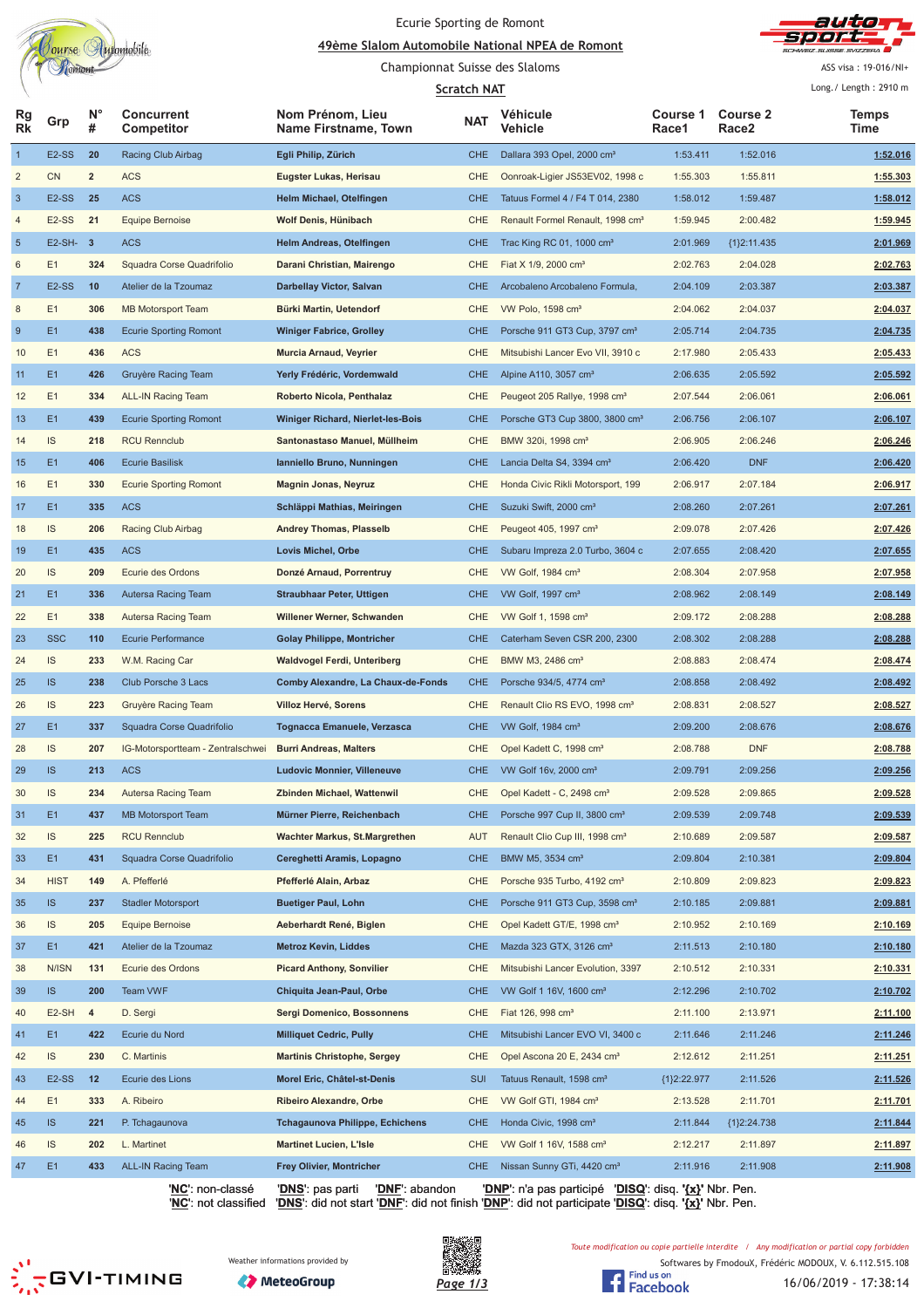

# Ecurie Sporting de Romont

<u>A9ème Slalom Automobile National NPEA de Romont</u> Championnat Suisse des Slaloms



ASS visa: 19-016/NI+

|                        |                    |                  |                                   |                                          | <b>Scratch NAT</b> |                                              |                   |                                      | Long./ Length: 2910 m |
|------------------------|--------------------|------------------|-----------------------------------|------------------------------------------|--------------------|----------------------------------------------|-------------------|--------------------------------------|-----------------------|
| <b>Rg</b><br><b>Rk</b> | Grp                | $N^{\circ}$<br># | <b>Concurrent</b><br>Competitor   | Nom Prénom, Lieu<br>Name Firstname, Town | NAT                | Véhicule<br>Vehicle                          | Course 1<br>Race1 | <b>Course 2</b><br>Race <sub>2</sub> | Temps<br>Time         |
| 48                     | E1                 | 308              | Autersa Racing Team               | Eggimann Patrick, Walkringen             | <b>CHE</b>         | Peugeot 106 1.6 16V, 1587 cm <sup>3</sup>    | 2:12.377          | 2:12.081                             | 2:12.081              |
| 49                     | E1                 | 312              | <b>ACS</b>                        | Jeanneret Olivier, Ecoteaux              | <b>CHE</b>         | VW Golf GTI, 1588 cm <sup>3</sup>            | 2:13.330          | 2:12.290                             | 2:12.290              |
| 50                     | E <sub>2</sub> -SS | 16               | <b>ALL-IN Racing Team</b>         | Nicolas Viva, Chamblon                   | <b>CHE</b>         | GDS Motorspor Spyder, 1199 cm <sup>3</sup>   | 2:12.785          | 2:12.467                             | 2:12.467              |
| 51                     | IS                 | 204              | Team VWF                          | <b>Oulevay Christophe, Chavornay</b>     | <b>CHE</b>         | VW Scirocco Type 53, 1588 cm <sup>3</sup>    | 2:12.500          | <b>DNS</b>                           | 2:12.500              |
| 52                     | IS.                | 210              | I. Fantoni                        | Fantoni Ivan, Gudo                       | <b>CHE</b>         | VW Golf 1, 1998 cm <sup>3</sup>              | 2:14.407          | 2:12.628                             | 2:12.628              |
| 53                     | E1                 | 424              | Ecurie des Ordons                 | Vallat Jeremy, Bure                      | CHE                | Seat Leon Supercopa Mk2, 3372                | 2:14.461          | 2:12.639                             | 2:12.639              |
| 54                     | E1                 | 420              | Ecurie des Lions                  | <b>Marmorat Alain, La Roche</b>          | <b>CHE</b>         | Seat Leon, 3028 cm <sup>3</sup>              | 2:13.606          | 2:13.176                             | 2:13.176              |
| 55                     | E1                 | 403              | Ecurie des Lions                  | Nicole Benjamin, St-Martin               | <b>CHE</b>         | BMW 2002 Ti, 2301 cm <sup>3</sup>            | 2:14.083          | 2:13.192                             | 2:13.192              |
| 56                     | <b>IS</b>          | 208              | <b>Ecurie Performance</b>         | <b>Delay Vincent, Apples</b>             | <b>SUI</b>         | VW 19 Golf GTI 16V, 1998 cm <sup>3</sup>     | 2:16.587          | 2:13.550                             | 2:13.550              |
| 57                     | E <sub>2</sub> -SC | 5                | Sägesser Motorsport               | <b>Eberhart Marcel, Uetendorf</b>        | CHE                | Radical SR3, 1500 cm <sup>3</sup>            | 2:14.579          | 2:13.789                             | 2:13.789              |
| 58                     | E1                 | 415              | Squadra Corse Quadrifolio         | Cristoni Fabio, Péry                     | <b>CHE</b>         | Lancia Delta HF Integrale 16V, 33            | 2:14.139          | 2:13.897                             | 2:13.897              |
| 59                     | E1                 | 407              | Ecurie des Ordons                 | Jolidon Nicolas, Glovelier               | CHE                | BMW 130i, 2996 cm <sup>3</sup>               | 2:14.439          | 2:13.978                             | 2:13.978              |
| 60                     | <b>E2-SS</b>       | 6                | <b>Ecurie Performance</b>         | Zimmermann Denis, Romainmotier           | <b>CHE</b>         | Formule BMW, 1100 cm <sup>3</sup>            | 2:14.758          | 2:14.262                             | 2:14.262              |
| 61                     | <b>HIST</b>        | 148              | W. Waeber                         | <b>Waeber Willy, Berolle</b>             | CHE                | Porsche 911 911 RS, 2992 cm <sup>3</sup>     | 2:14.377          | 2:14.442                             | 2:14.377              |
| 62                     | E1                 | 425              | <b>RCU Rennclub</b>               | Würgler Andri, Mettlen                   | <b>CHE</b>         | Mitsubishi Lancer EVO RS-2, 339              | 2:14.445          | 2:15.810                             | 2:14.445              |
| 63                     | IS.                | 224              | F. Vuilleumier                    | Vuilleumier Frank, Tramelan              | CHE                | Renault Clio, 2000 cm <sup>3</sup>           | ${1}2:25.589$     | 2:14.608                             | 2:14.608              |
| 64                     | <b>E2-SS</b>       | 15               | <b>Squadra Sport and prestige</b> | Salomon Joffrey, Le Locle                | <b>CHE</b>         | John Corbyn Motors Jedi-Suzuki,              | 2:14.667          | ${1}2:45.137$                        | 2:14.667              |
| 65                     | E1                 | 311              | <b>MB Motorsport Team</b>         | Holzer Walter, Süderen                   | <b>CHE</b>         | Honda Civic 1.6 VTi, 1595 cm <sup>3</sup>    | 2:15.494          | 2:14.694                             | 2:14.694              |
| 66                     | E1                 | 322              | Ecurie du Nord                    | <b>Bombardier Alain, Orbe</b>            | <b>CHE</b>         | Renault Clio Coupe, 1998 cm <sup>3</sup>     | 2:15.982          | 2:14.741                             | 2:14.741              |
| 67                     | E1                 | 315              | R. Savoy                          | <b>Savoy Roger, Attalens</b>             | <b>CHE</b>         | Suzuki Swift 1.3 GTi, 1594 cm <sup>3</sup>   | 2:14.892          | ${1}2:24.706$                        | 2:14.892              |
| 68                     | IS                 | 232              | Atelier de la Tzoumaz             | <b>Santos Ted, Vuiteboeuf</b>            | <b>CHE</b>         | Seat Ibiza Cupra 2, 2040 cm <sup>3</sup>     | 2:16.435          | 2:15.330                             | 2:15.330              |
| 69                     | GT                 | 145              | Swiss Historic Racing Team/S.H.R. | <b>Buehrer Nicolas, Bienne</b>           | <b>CHE</b>         | Porsche 911 GT3 RS, 3600 cm <sup>3</sup>     | 2:15.370          | 2:17.059                             | 2:15.370              |
| 70                     | E <sub>1</sub>     | 419              | S. Jaquemet                       | Jaquemet Stéphane, St-cierges            | <b>CHE</b>         | Seat Leon Supercopa Mk2, 3373                | 2:15.671          | 2:15.375                             | 2:15.375              |
| 71                     | IS                 | 226              | Gruyère Racing Team               | Zanni Dylan, La Roche                    | CHE                | Renault Clio Cup III, 1998 cm <sup>3</sup>   | 2:15.375          | 2:15.612                             | 2:15.375              |
| 72                     | E <sub>1</sub>     | 331              | <b>Team Trajectoire</b>           | Plancherel Jérôme, Châtonnaye            | <b>CHE</b>         | Renault Clio RS 2.0 16V, 1998 cm             | 2:17.081          | 2:15.636                             | 2:15.636              |
| 73                     | E1                 | 316              | Equipe Bernoise                   | Wüthrich Urs, Schwarzenburg              | CHE                | Mazda 323 1.6, 1598 cm <sup>3</sup>          | 2:17.003          | 2:15.695                             | 2:15.695              |
| 74                     | E <sub>1</sub>     | 321              | G. Bitto                          | <b>Bitto Giuseppe, Le Mont</b>           | <b>CHE</b>         | Renault Clio RS Cup, 1998 cm <sup>3</sup>    | 2:15.770          | 2:15.816                             | 2:15.770              |
| 75                     | <b>HIST</b>        | 147              | <b>Ecurie Sporting Romont</b>     | <b>Baeriswyl Heribert, Ependes</b>       | CHE                | Alpine Renault A 310, 1860 cm <sup>3</sup>   | 2:15.906          | 2:17.330                             | 2:15.906              |
| 76                     | <b>IS</b>          | 231              | Y. Pillonel                       | <b>Pillonel Yann, Grimisuat</b>          | <b>CHE</b>         | BMW 325 i, 2493 cm <sup>3</sup>              | 2:16.096          | 2:16.511                             | 2:16.096              |
| 77                     | E1                 | 328              | Autersa Racing Team               | Könitzer Patrick, Kirchebthurnen         | CHE                | VW Golf 17, 1997 cm <sup>3</sup>             | 2:17.208          | 2:16.494                             | 2:16.494              |
| 78                     | E1                 | 418              | A. Jaquemet                       | Jaquemet Alain, Ferlens                  | <b>CHE</b>         | Seat Leon Cupra, 3373 cm <sup>3</sup>        | 2:17.905          | 2:16.573                             | 2:16.573              |
| 79                     | N/ISN              | 132              | Equipe Bernoise                   | Werren Res, Spiez                        | CHE                | Mitsubishi Lancer Evolution X, 33            | 2:18.658          | 2:16.847                             | 2:16.847              |
| 80                     | E <sub>1</sub>     | 416              | Squadra Corse Quadrifolio         | <b>Farinoli Emilio, Neuchatel</b>        | <b>CHE</b>         | Lancia Delta Integrale, 3390 cm <sup>3</sup> | ${1}2:26.664$     | 2:17.818                             | 2:17.818              |
| 81                     | E1                 | 423              | Racing Club Airbag                | Muhr Bernhard, Rüeggisberg               | <b>CHE</b>         | Toyota Celica Turbo, 3435 cm <sup>3</sup>    | 2:19.321          | 2:17.844                             | 2:17.844              |
| 82                     | E1                 | 332              | Ecurie du Nord                    | Randin Michel, Mervelier                 | <b>CHE</b>         | Renault Clio Coupe, 1998 cm <sup>3</sup>     | 2:18.628          | 2:18.025                             | 2:18.025              |
| 83                     | E1                 | 405              | <b>ACS</b>                        | Hitz Roger, Berikon                      | CHE                | Mini Cooper S, 2717 cm <sup>3</sup>          | 2:18.688          | 2:18.094                             | 2:18.094              |
| 84                     | A/ISA              | 135              | Gruyère Racing Team               | <b>Bracelli Yves, Veytaux</b>            | <b>CHE</b>         | Peugeot 106 1.6 16V, 1587 cm <sup>3</sup>    | 2:18.383          | 2:18.472                             | 2:18.383              |
| 85                     | E1                 | 329              | E. Macchi                         | Macchi Elio, Alle                        | CHE                | Renault Clio RS 2.0 16V, 1998 cm             | 2:18.485          | 2:18.658                             | 2:18.485              |
| 86                     | IS                 | 219              | Ecurie des Ordons                 | Schorderet Yann, La tour de treme        | <b>CHE</b>         | Renault Clio 3 Cup, 1998 cm <sup>3</sup>     | 2:20.284          | 2:18.887                             | 2:18.887              |
| 87                     | <b>IS</b>          | 214              | M. Meneghel                       | Meneghel Michael, Genève                 | CHE                | VW 19 Golf II GTI 16V, 1984 cm <sup>3</sup>  | 2:21.337          | 2:19.016                             | 2:19.016              |
| 88                     | A/ISA              | 143              | <b>MB Motorsport Team</b>         | <b>Sattler Sven, Mettmenstetten</b>      | <b>CHE</b>         | Honda Integra Type-R, 1798 cm <sup>3</sup>   | 2:19.231          | 2:19.599                             | 2:19.231              |
| 89                     | E1                 | 401              | D. Durussel                       | <b>Durussel Dylan, Dompierre</b>         | CHE                | Peugeot 206 2.0 RC, 2021 cm <sup>3</sup>     | 2:20.097          | 2:19.786                             | 2:19.786              |
| 90                     | N/ISN              | 125              | Bödeli Racing Club                | Thöni Hanspeter, Brienz                  | <b>CHE</b>         | Peugeot 106 1.6 16V, 1588 cm <sup>3</sup>    | 2:20.327          | 2:19.900                             | 2:19.900              |
| 91                     | <b>IS</b>          | 222              | P. Tinguely                       | <b>Tinguely Pierre, Granges-Paccot</b>   | <b>CHE</b>         | Opel Kadett C Coupe, 1900 cm <sup>3</sup>    | 2:21.557          | 2:20.023                             | 2:20.023              |
| 92                     | E <sub>1</sub>     | 310              | MB Motorsport Team                | Grünig Stefan, Höfen                     | <b>CHE</b>         | Citroën Saxo 1.6, 1587 cm <sup>3</sup>       | 2:21.110          | 2:20.122                             | 2:20.122              |
| 93                     | E1                 | 302              | <b>GK Racing</b>                  | <b>Musch Daniel, Altdorf</b>             | CHE                | Austin - Morris Cooper S, 1400 c             | 2:20.539          | 2:20.749                             | 2:20.539              |
| 94                     | IS                 | 212              | Ecurie du Nord                    | Jäggi Joël, Chavornay                    | <b>CHE</b>         | Opel Corsa A, 1997 cm <sup>3</sup>           | 2:20.639          | 2:21.087                             | 2:20.639              |

'**NC**': non-classé '**DNS**': pas parti '**DNF**': abandon '**DNP**': n'a pas participé '**DISQ**': disq. **'{x}'** Nbr. Pen. '**NC**': not classified '**DNS**': did not start '**DNF**': did not finish '**DNP**': did not participate '**DISQ**': disq. **'{x}'** Nbr. Pen.





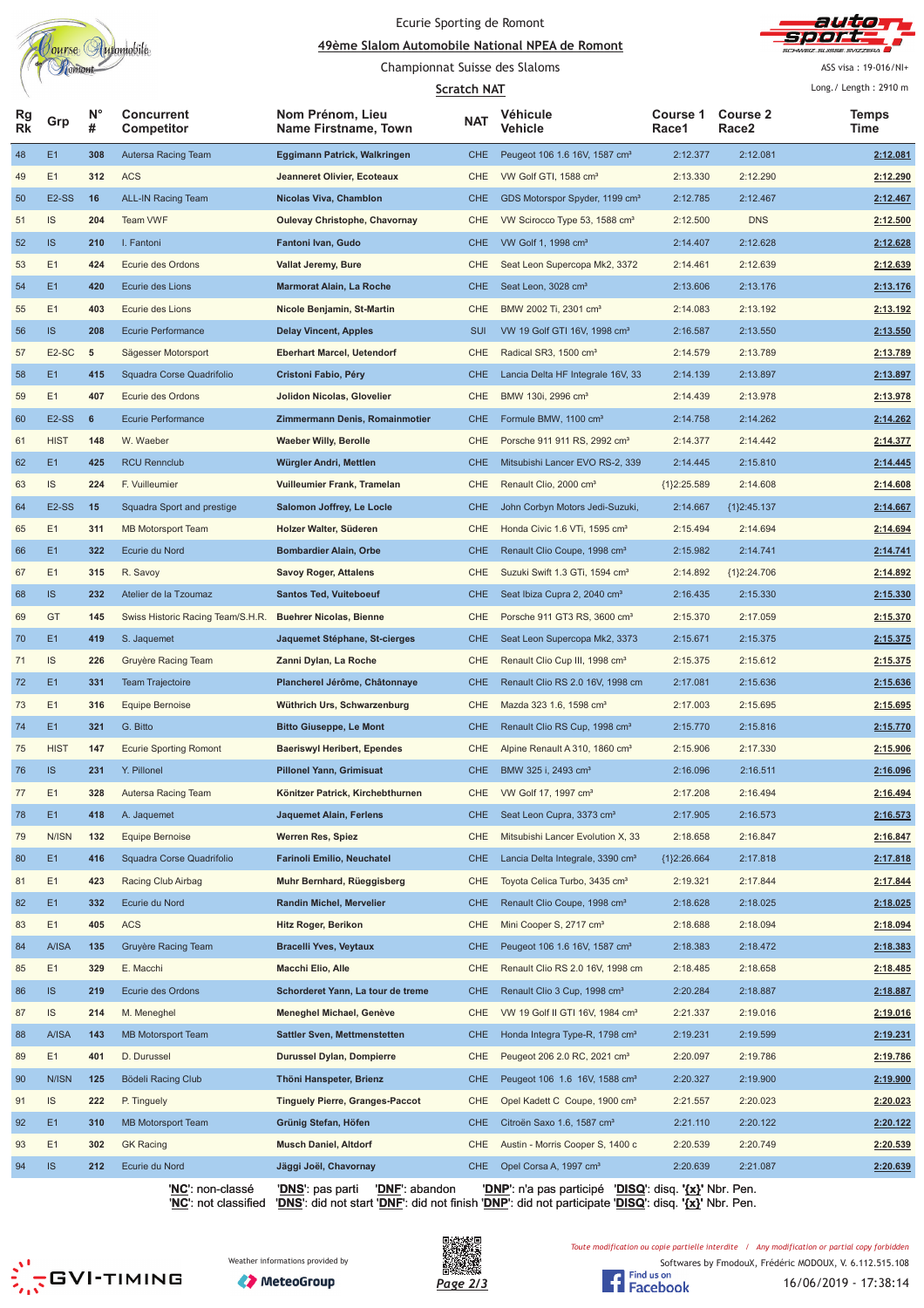

## Ecurie Sporting de Romont

#### <u>A9ème Slalom Automobile National NPEA de Romont</u>



Championnat Suisse des Slaloms

ASS visa: 19-016/NI+

|                          |                    |                  |                                   | <b>Scratch NAT</b>                       |            |                                                                                     |                   | Long./ Length: 2910 m                |                     |
|--------------------------|--------------------|------------------|-----------------------------------|------------------------------------------|------------|-------------------------------------------------------------------------------------|-------------------|--------------------------------------|---------------------|
| Rg<br><b>Rk</b>          | Grp                | $N^{\circ}$<br># | <b>Concurrent</b><br>Competitor   | Nom Prénom, Lieu<br>Name Firstname, Town | <b>NAT</b> | Véhicule<br>Vehicle                                                                 | Course 1<br>Race1 | <b>Course 2</b><br>Race <sub>2</sub> | Temps<br>Time       |
| 95                       | A/ISA              | 141              | Ecurie des Lions                  | Leuba Cédric, Seiry                      | <b>CHE</b> | Renault Clio 2.0 16V, 1998 cm <sup>3</sup>                                          | 2:20.946          | 2:21.285                             | 2:20.946            |
| 96                       | E1                 | 430              | <b>Equipe Bernoise</b>            | <b>Bieri Herbert, Kehrsatz</b>           | <b>NAT</b> | BMW 135i Turbo, 5064 cm <sup>3</sup>                                                | 2:21.210          | ${1}2:32.400$                        | 2:21.210            |
| 97                       | IS                 | 217              | G. Monney                         | <b>Monney Gilles, Massonnens</b>         | <b>CHE</b> | Honda Integra Type-R, 1796 cm <sup>3</sup>                                          | 2:23.554          | 2:21.314                             | 2:21.314            |
| 98                       | E1                 | 313              | Ecurie du Nord                    | Métrailler Steven, Levron                | CHE        | Peugeot 205, 1587 cm <sup>3</sup>                                                   | 2:23.986          | 2:21.342                             | 2:21.342            |
| 99                       | A/ISA              | 142              | <b>Autersa Racing Team</b>        | Ruprecht Jean-michel, Tschingel          | CHE        | Opel Astra F GSI 16V, 1998 cm <sup>3</sup>                                          | 2:23.240          | 2:21.372                             | 2:21.372            |
| 100                      | <b>CN</b>          | $\mathbf{1}$     | <b>ACS</b>                        | <b>Bischofberger Hans-Peter, Brienz</b>  | <b>CHE</b> | ADR ADR 3, 1990 cm <sup>3</sup>                                                     | 2:36.035          | 2:21.609                             | 2:21.609            |
| 101                      | <b>SSC</b>         | 323              | <b>ACS</b>                        | Claude Jean-Bernard, La Chaux-de-Fon     | <b>CHE</b> | Lotus Elise, 1796 cm <sup>3</sup>                                                   | 2:21.624          | 2:21.616                             | 2:21.616            |
| 102                      | E1                 | 304              | L. Aliberti                       | Aliberti Luca, Granges-près-Marnand      | <b>CHE</b> | VW Golf LS, 1588 cm <sup>3</sup>                                                    | 2:23.418          | 2:21.672                             | 2:21.672            |
| 103                      | <b>SuperS</b>      | 104              | Ecurie des Ordons                 | <b>Picard Marielle, Sonvilier</b>        | <b>CHE</b> | Peugeot 208 1.6 STT, 2717 cm <sup>3</sup>                                           | 2:22.575          | 2:22.192                             | 2:22.192            |
| 104                      | E1                 | 300              | Autersa Racing Team               | Bartlome Christian, Rüschegg-Heubach     | CHE        | Audi 50, 1400 cm <sup>3</sup>                                                       | 2:23.737          | 2:22.451                             | 2:22.451            |
| 105                      | IS                 | 236              | Club Porsche 3 Lacs               | Comby David, La Chaux-de-Fonds           | <b>CHE</b> | Porsche 911 Carrera, 3163 cm <sup>3</sup>                                           | 2:24.170          | 2:22.608                             | 2:22.608            |
| 106                      | N/ISN              | 122              | <b>Equipe Bernoise</b>            | Gal Tom, Thun                            | CHE        | Peugeot 106, 1587 cm <sup>3</sup>                                                   | 2:23.067          | 2:23.065                             | 2:23.065            |
| 107                      | N/ISN              | 121              | <b>Equipe Bernoise</b>            | Dreyer Stefan, Lützelflüh                | <b>CHE</b> | Citroën Saxo 1.6 VTS, 1587 cm <sup>3</sup>                                          | 2:24.322          | 2:23.304                             | 2:23.304            |
| 108                      | SuperS             | 103              | I. Kilchenmann                    | Kilchenmann Ivan, Sonceboz               | <b>CHE</b> | Ford Fiesta ST, 2713 cm <sup>3</sup>                                                | 2:25.488          | 2:23.726                             | 2:23.726            |
| 109                      | N/ISN              | 126              | <b>Equipe Bernoise</b>            | Walther Thomas, Kräiligen                | <b>CHE</b> | Citroen Saxo 1.6 VTS, 1587 cm <sup>3</sup>                                          | 2:23.851          | ${1}2:32.321$                        | 2:23.851            |
| 110                      | E <sub>2</sub> -SS | 11               | Atelier de la Tzoumaz             | <b>Hafner Kevin, Monthey</b>             | CHE        | Arcobaleno Formula, 1000 cm <sup>3</sup>                                            | 2:24.010          | ${1}3:43.719$                        | 2:24.010            |
| 111                      | E1                 | 402              | Atelier de la Tzoumaz             | <b>Mathey Allan, Salvan</b>              | <b>CHE</b> | BMW 325i E36, 2494 cm <sup>3</sup>                                                  | 2:24.094          | 2:25.295                             | 2:24.094            |
| 112                      | E1                 | 301              | <b>MB Motorsport Team</b>         | <b>Ecabert Ludovic, Icogne</b>           | CHE        | Citroën AX GTi, 1360 cm <sup>3</sup>                                                | 2:24.868          | 2:24.214                             | 2:24.214            |
| 113                      | <b>HIST</b>        | 146              | Swiss Historic Racing Team/S.H.R. | Pauli Walter, Murten                     | <b>CHE</b> | Alpine A110 1300S, 1296 cm <sup>3</sup>                                             | 2:25.811          | 2:25.892                             | 2:25.811            |
| 114                      | <b>IS</b>          | 215              | Swiss Historic Racing Team/S.H.R. | <b>Menetrey Charly, Schwanden</b>        | CHE        | Renault Clio 2.0 16V, 1997 cm <sup>3</sup>                                          | 2:27.308          | 2:27.700                             | 2:27.308            |
| 115                      | E1                 | 327              | <b>Ecurie Fun Racing</b>          | Joye Michel-Roland, Vallorbe             | <b>CHE</b> | Opel Kadett E GSI 16, 1997 cm <sup>3</sup>                                          | 2:27.888          | 2:27.867                             | 2:27.867            |
| 116                      | <b>SSC</b>         | 115              | <b>RCU Rennclub</b>               | Kuhn Oski, Zürich                        | CHE        | Peugeot 308 Gt1, 2717 cm <sup>3</sup>                                               | 2:31.279          | 2:28.327                             | 2:28.327            |
| 117                      | IS                 | 201              | D. Diehl                          | Diehl Daniel, Rüschegg                   | <b>CH</b>  | Toyota Corolla AE92, 1586 cm <sup>3</sup>                                           | ${1}2:40.588$     | 2:28.709                             | 2:28.709            |
| 118                      | N/ISN              | 130              | <b>Ecurie Sporting Romont</b>     | Eicher Raphaël, Avry sur Matran          | CHE        | Renault Clio 2 RS, 1998 cm <sup>3</sup>                                             | 2:28.909          | 2:28.994                             | 2:28.909            |
| 119                      | N/ISN              | 124              | V. Nicolet                        | <b>Nicolet Valentin, Saicourt</b>        | <b>CHE</b> | Peugeot 106 1.6 16V, 1587 cm <sup>3</sup>                                           | 2:29.504          | 2:29.577                             | 2:29.504            |
| 120                      | E1                 | 326              | Ecurie des Lions                  | <b>Fragniere Fred, Remaufens</b>         | <b>SUI</b> | Renault Clio 2 RS, 1998 cm <sup>3</sup>                                             | 2:30.729          | 2:29.618                             | 2:29.618            |
| 121                      | E <sub>1</sub>     | 408              | P. Murisier                       | <b>Murisier Pierre, Chapelle</b>         | <b>CHE</b> | Ford Fiesta, 2717 cm <sup>3</sup>                                                   | 2:30.107          | <b>DNS</b>                           | 2:30.107            |
| 122                      | E1                 | 305              | <b>Ecurie Sporting Romont</b>     | <b>Brülhart Arnaud, Farvagny</b>         | <b>CHE</b> | Honda Civic 1.6 VTI, 1595 cm <sup>3</sup>                                           | ${1}2:40.844$     | 2:30.348                             | 2:30.348            |
| 123                      | A/ISA              | 144              | <b>MB Motorsport Team</b>         | <b>Spring Andreas, Mamishaus</b>         | <b>CHE</b> | BMW 318is, 1795 cm <sup>3</sup>                                                     | 2:32.955          | 2:31.029                             | 2:31.029            |
| 124                      | E1                 | 325              | Team VWF                          | <b>Fonseca Bruno, Bonvillars</b>         | <b>CHE</b> | Seat Ibiza 2.0 GTI 16V, 1984 cm <sup>3</sup>                                        | 2:31.492          | 2:31.071                             | 2:31.071            |
| 125                      | A/ISA              | 140              | <b>MB Motorsport Team</b>         | Aebi Maecel, Wil                         | <b>CHE</b> | Nissan Sunny 2.0, 1997 cm <sup>3</sup>                                              | 2:32.161          | 2:31.729                             | 2:31.729            |
| 126                      | N/ISN              | 120              | Q. Claire                         | <b>Claire Quentin, Saicourt</b>          | CHE        | Peugeot 106 1.6 16V, 1587 cm <sup>3</sup>                                           | 2:32.701          | ${1}2:41.969$                        | 2:32.701            |
| 127                      | E1                 | 314              | <b>ACS</b>                        | Raemy Ole, Brünisried                    | <b>CHE</b> | Lada VAZ 2101, 1598 cm <sup>3</sup>                                                 | 2:33.712          | 2:35.257                             | 2:33.712            |
| 128                      | SuperS             | 101              | A. Kilchenmann                    | Kilchenmann Alphonse, Sonceboz           | CHE        | Peugeot 106 1.6 16V, 1587 cm <sup>3</sup>                                           | 2:38.181          | 2:34.848                             | 2:34.848            |
| 129                      | SuperS 102         |                  | <b>Equipe Bernoise</b>            | Küpfer Patrick, Kaufdorf                 | <b>CHE</b> | Opel Corsa C14, 1364 cm <sup>3</sup>                                                | 2:39.632          | 2:38.193                             | 2:38.193            |
| 130                      | E1                 | 303              | T. Schädler                       | Schädler Thomas, Blumenstein             | <b>CHE</b> | Lancia A112, 964 cm <sup>3</sup>                                                    | 2:40.479          | 2:39.878                             | 2:39.878            |
|                          | IS                 | 203              | <b>RCU Rennclub</b>               | <b>Oberhofer Rudi, Staad</b>             | <b>CHE</b> | VW Golf, 1598 cm <sup>3</sup>                                                       | <b>NC</b>         | <b>DNS</b>                           |                     |
| $\overline{\phantom{m}}$ | <b>IS</b>          | 216              | Ecurie des Ordons                 | <b>Migy Dorian, Ocourt</b>               | SUI        | VW Golf 2, 2000 cm <sup>3</sup>                                                     | <b>DNP</b>        | <b>DNP</b>                           |                     |
|                          | IS.                | 220              | <b>Ecurie Performance</b>         | <b>Schwarz Mike, Cossonay</b>            | <b>CHE</b> | Honda Civic type R, 1998 cm <sup>3</sup>                                            | <b>DNP</b>        | <b>DNP</b>                           | <u> 1999 - 1999</u> |
|                          | E1                 | 309              | <b>MB Motorsport Team</b>         | Gfeller Heinz, Noflen                    | CHE        | Ford Fiesta 1.6, 1596 $cm3$                                                         | <b>DNF</b>        | <b>DNS</b>                           | <u>Seven</u>        |
|                          | E1                 | 409              | Ecurie des Lions                  | Petit Ronan, Saint-Légier                | <b>CHE</b> | BMW Compact 323 TI, 2990 cm <sup>3</sup>                                            | <b>DNP</b>        | <b>DNP</b>                           |                     |
|                          | E1                 | 417              | Ecurie Biennoise                  | Hängärtner Yves, Gerolfingen             | <b>CH</b>  | Ford Escort RS Cosworth, 3388 c                                                     | <b>DNP</b>        | <b>DNP</b>                           |                     |
|                          |                    |                  | ' <u>NC</u> ': non-classé         |                                          |            | ' <u>DNP</u> ': n'a pas participé   ' <u>DISQ</u> ': disq. ' <u>{x}</u> ' Nbr. Pen. |                   |                                      | $-1 - 1 - 1 = 0$    |
|                          |                    |                  |                                   |                                          |            |                                                                                     |                   |                                      |                     |

'**NC**': not classified '**DNS**': did not start '**DNF**': did not finish '**DNP**': did not participate '**DISQ**': disq. **'{x}'** Nbr. Pen.

**!"# \$** 

<u>**no : F. Modoux : \_**</u>





Softwares by FmodouX, Frédéric MODOUX, V. 6.112.515.108 Toute modification ou copie partielle interdite / Any modification or partial copy forbidden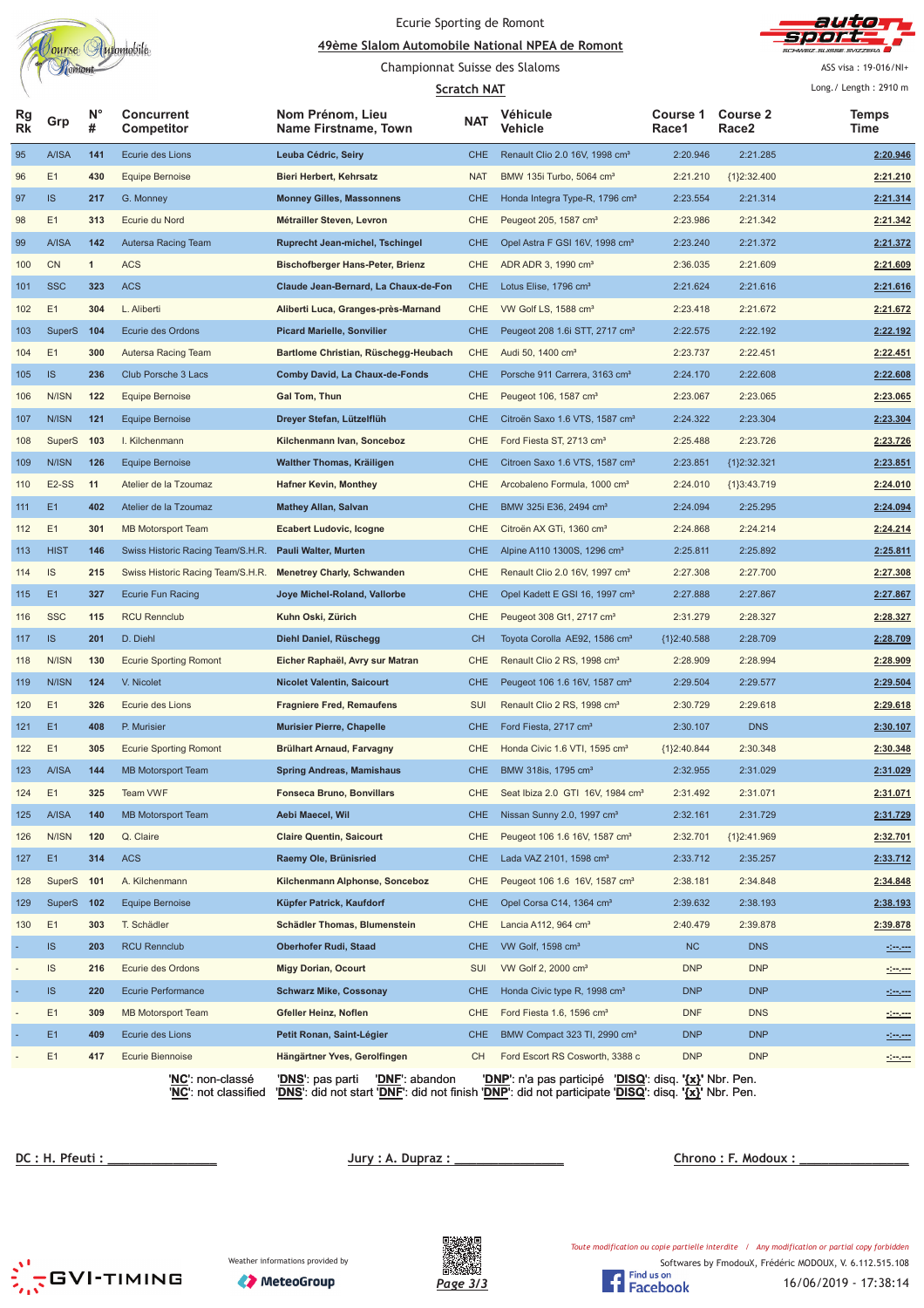|                |                     |                               |                                                                                | Ecurie Sporting de Romont      |                                                                                                                                                               |                      |                      | auto                  |
|----------------|---------------------|-------------------------------|--------------------------------------------------------------------------------|--------------------------------|---------------------------------------------------------------------------------------------------------------------------------------------------------------|----------------------|----------------------|-----------------------|
|                |                     | Jourse Automobile             |                                                                                |                                | 49ème Slalom Automobile National NPEA de Romont                                                                                                               |                      |                      |                       |
|                |                     | Tomont                        |                                                                                | Championnat Suisse des Slaloms |                                                                                                                                                               |                      |                      | ASS visa: 19-016/NI+  |
|                |                     |                               |                                                                                | <b>Essais NAT</b>              |                                                                                                                                                               |                      |                      | Long./ Length: 2910 m |
| Rg<br>Rk       | N <sub>c</sub><br># | Concurrent<br>Competitor      | Nom Prénom, Lieu<br>Name Firstame, Town                                        | <b>NAT</b>                     | Véhicule<br>Vehicle                                                                                                                                           | Essai 1<br>Training1 | Essai 2<br>Training2 | Temps<br>Time         |
|                |                     |                               | Catégorie / Category : SuperSérie 0 -> 1600 cm <sup>3</sup>                    |                                |                                                                                                                                                               |                      |                      |                       |
|                | 101                 | A. Kilchenmann                | Alphonse Kilchenmann, Sonceboz                                                 | <b>CHE</b>                     | Peugeot 106 1.6 16V, 1587 cm <sup>3</sup>                                                                                                                     | 2:41.114             | 2:38.754             | 2:38.754              |
| $\overline{2}$ | 102                 | Equipe Bernoise               | Patrick Küpfer, Kaufdorf                                                       | <b>CHE</b>                     | Opel Corsa C14, 1364 cm <sup>3</sup>                                                                                                                          | 2:40.599             | 2:41.549             | 2:40.599              |
|                |                     |                               | Catégorie / Category : SuperSérie 2501 -> 3500 cm <sup>3</sup>                 |                                |                                                                                                                                                               |                      |                      |                       |
|                | 104                 | <b>Ecurie des Ordons</b>      | <b>Marielle Picard, Sonvilier</b>                                              | <b>CHE</b>                     | Peugeot 208 1.6i STT, 2717 cm <sup>3</sup>                                                                                                                    | 2:32.927             | 2:25.083             | 2:25.083              |
| $\overline{2}$ | 103                 | I. Kilchenmann                | Ivan Kilchenmann, Sonceboz                                                     | <b>CHE</b>                     | Ford Fiesta ST, 2713 cm <sup>3</sup>                                                                                                                          | 2:31.119             | 2:25.856             | 2:25.856              |
|                |                     |                               | Catégorie / Category : SuperSérie Compétition 1601 -> 2000 cm <sup>3</sup>     |                                |                                                                                                                                                               |                      |                      |                       |
|                | 323                 | <b>ACS</b>                    | Jean-Bernard Claude, La Chaux-de-Fonds                                         | <b>CHE</b>                     | Lotus Elise, 1796 cm <sup>3</sup>                                                                                                                             | 2:28.065             | 2:22.163             | 2:22.163              |
|                |                     |                               | Catégorie / Category : SuperSérie Compétition 2001 -> 2500 cm <sup>3</sup>     |                                |                                                                                                                                                               |                      |                      |                       |
|                | 110                 | <b>Ecurie Performance</b>     | <b>Philippe Golay, Montricher</b>                                              | <b>CHE</b>                     | Caterham Seven CSR 200, 2300 c                                                                                                                                | 2:12.750             | 2:06.977             | 2:06.977              |
|                |                     |                               |                                                                                |                                |                                                                                                                                                               |                      |                      |                       |
|                |                     |                               | Catégorie / Category : SuperSérie Compétition 2501 -> 3500 cm <sup>3</sup>     |                                |                                                                                                                                                               |                      |                      |                       |
|                | 115                 | <b>RCU Rennclub</b>           | Oski Kuhn, Zürich                                                              | <b>CHE</b>                     | Peugeot 308 Gt1, 2717 cm <sup>3</sup>                                                                                                                         | 2:32.899             | 2:30.225             | 2:30.225              |
|                |                     |                               | Catégorie / Category : N/ISN 0 -> 1600 cm <sup>3</sup>                         |                                |                                                                                                                                                               |                      |                      |                       |
|                | 121                 | <b>Equipe Bernoise</b>        | Stefan Dreyer, Lützelflüh                                                      | <b>CHE</b>                     | Citroën Saxo 1.6 VTS, 1587 cm <sup>3</sup>                                                                                                                    | 2:27.968             | 2:23.702             | 2:23.702              |
| $\overline{2}$ | 125                 | Bödeli Racing Club            | Hanspeter Thöni, Brienz                                                        | <b>CHE</b>                     | Peugeot 106 1.6 16V, 1588 cm <sup>3</sup>                                                                                                                     | 2:33.086             | 2:24.619             | 2:24.619              |
| $\overline{3}$ | 122                 | <b>Equipe Bernoise</b>        | Tom Gal, Thun                                                                  | <b>CHE</b>                     | Peugeot 106, 1587 cm <sup>3</sup>                                                                                                                             | 2:28.640             | 2:24.833             | 2:24.833              |
| $\overline{4}$ | 126                 | <b>Equipe Bernoise</b>        | Thomas Walther, Kräiligen                                                      | <b>CHE</b>                     | Citroen Saxo 1.6 VTS, 1587 cm <sup>3</sup>                                                                                                                    | 2:28.042             | 2:25.265             | 2:25.265              |
| 5              | 124                 | V. Nicolet                    | Valentin Nicolet, Saicourt                                                     | <b>CHE</b>                     | Peugeot 106 1.6 16V, 1587 cm <sup>3</sup>                                                                                                                     | 2:51.939             | 2:29.874             | 2:29.874              |
| 6              | 120                 | Q. Claire                     | Quentin Claire, Saicourt                                                       | <b>CHE</b>                     | Peugeot 106 1.6 16V, 1587 cm <sup>3</sup>                                                                                                                     | 2:36.432             | 2:32.697             | 2:32.697              |
|                |                     |                               | Catégorie / Category : N/ISN 1601 -> 2000 cm <sup>3</sup>                      |                                |                                                                                                                                                               |                      |                      |                       |
|                | 130                 | <b>Ecurie Sporting Romont</b> | Raphaël Eicher, Avry sur Matran                                                | CHE                            | Renault Clio 2 RS, 1998 cm <sup>3</sup>                                                                                                                       | 2:31.371             | 2:30.264             | 2:30.264              |
|                |                     |                               | Catégorie / Category : N/ISN 2501 -> 3500 cm <sup>3</sup>                      |                                |                                                                                                                                                               |                      |                      |                       |
|                | 131                 | Ecurie des Ordons             | <b>Anthony Picard, Sonvilier</b>                                               | <b>CHE</b>                     | Mitsubishi Lancer Evolution, 3397                                                                                                                             | 2:12.266             | 2:11.063             | 2:11.063              |
| $\overline{2}$ | 132                 | Equipe Bernoise               | <b>Res Werren, Spiez</b>                                                       | <b>CHE</b>                     | Mitsubishi Lancer Evolution X, 339                                                                                                                            | 2:21.387             | 2:18.816             | 2:18.816              |
|                |                     |                               | Catégorie / Category : A/ISA 0 -> 1600 cm <sup>3</sup>                         |                                |                                                                                                                                                               |                      |                      |                       |
|                | 135                 | Gruyère Racing Team           | Yves Bracelli, Veytaux                                                         | <b>CHE</b>                     | Peugeot 106 1.6 16V, 1587 cm <sup>3</sup>                                                                                                                     | 2:21.489             | 2:19.727             | 2:19.727              |
|                |                     |                               | Catégorie / Category : A/ISA 1601 -> 2000 cm <sup>3</sup>                      |                                |                                                                                                                                                               |                      |                      |                       |
|                | 143                 | <b>MB Motorsport Team</b>     | Sven Sattler, Mettmenstetten                                                   | <b>CHE</b>                     | Honda Integra Type-R, 1798 cm <sup>3</sup>                                                                                                                    | 2:20.872             | 2:20.141             | 2:20.141              |
| $\overline{c}$ | 141                 | Ecurie des Lions              | Cédric Leuba, Seiry                                                            | CHE                            | Renault Clio 2.0 16V, 1998 cm <sup>3</sup>                                                                                                                    | 2:29.411             | 2:20.416             | 2:20.416              |
| $\overline{3}$ | 142                 | Autersa Racing Team           | Jean-michel Ruprecht, Tschingel                                                | <b>CHE</b>                     | Opel Astra F GSI 16V, 1998 cm <sup>3</sup>                                                                                                                    | 2:28.436             | 2:24.112             | 2:24.112              |
| $\overline{4}$ | 140                 | <b>MB Motorsport Team</b>     | <b>Maecel Aebi, Wil</b>                                                        | CHE                            | Nissan Sunny 2.0, 1997 cm <sup>3</sup>                                                                                                                        | 2:36.640             | 2:32.514             | 2:32.514              |
| $\overline{5}$ | 144                 | <b>MB Motorsport Team</b>     | <b>Andreas Spring, Mamishaus</b>                                               | <b>CHE</b>                     | BMW 318is, 1795 cm <sup>3</sup>                                                                                                                               | 2:34.638             | 2:33.392             | 2:33.392              |
|                |                     |                               | ' <u>NC</u> ': non-classé<br>' <u>DNS</u> ': pas parti<br>'NC': not classified | 'DNF': abandon                 | 'DNP': n'a pas participé 'DISQ': disq. '{x}' Nbr. Pen.<br>'DNS': did not start 'DNF': did not finish 'DNP': did not participate 'DISQ': disq. '{x}' Nbr. Pen. |                      |                      |                       |





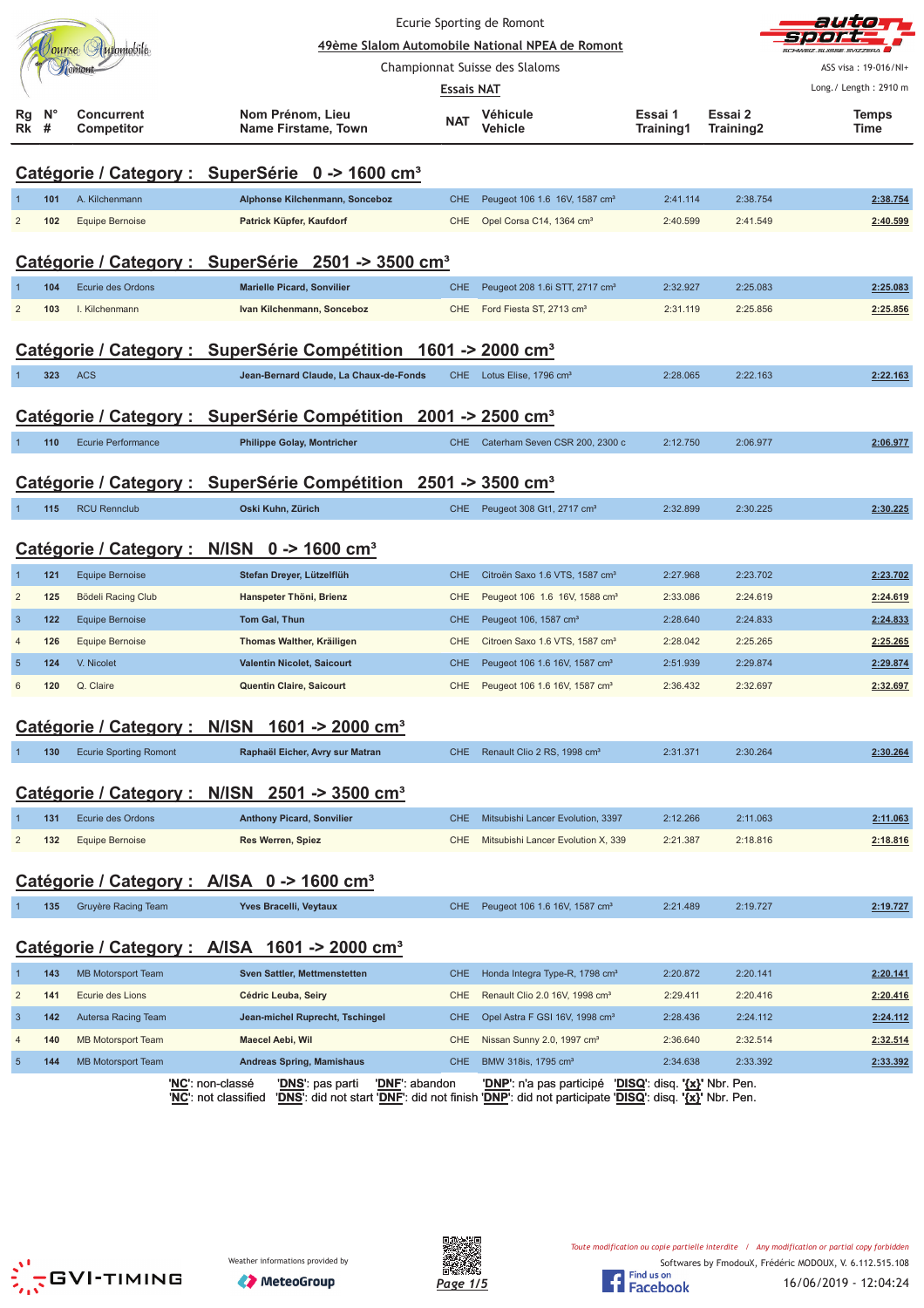|                |                  |                                                            |                                                                |                          | Ecurie Sporting de Romont<br>49ème Slalom Automobile National NPEA de Romont      |                      |                      |                       |
|----------------|------------------|------------------------------------------------------------|----------------------------------------------------------------|--------------------------|-----------------------------------------------------------------------------------|----------------------|----------------------|-----------------------|
|                |                  | ourse Hutomobile                                           |                                                                |                          | Championnat Suisse des Slaloms                                                    |                      |                      | ASS visa: 19-016/NI+  |
|                |                  |                                                            |                                                                | <b>Essais NAT</b>        |                                                                                   |                      |                      | Long./ Length: 2910 m |
| Rg<br>Rk       | $N^{\circ}$<br># | <b>Concurrent</b><br>Competitor                            | Nom Prénom. Lieu<br>Name Firstame, Town                        | NAT                      | Véhicule<br>Vehicle                                                               | Essai 1<br>Training1 | Essai 2<br>Training2 | <b>Temps</b><br>Time  |
|                |                  |                                                            | Catégorie / Category : Grand Tourisme + 3000 cm <sup>3</sup>   |                          |                                                                                   |                      |                      |                       |
|                | 145              | Swiss Historic Racing Team/S.H.R.T Nicolas Buehrer, Bienne |                                                                | <b>CHE</b>               | Porsche 911 GT3 RS, 3600 cm <sup>3</sup>                                          | 2:19.114             | 2:17.953             | 2:17.953              |
|                |                  | Catégorie / Category : Historic 0 -> 1600 cm <sup>3</sup>  |                                                                |                          |                                                                                   |                      |                      |                       |
|                | 146              | Swiss Historic Racing Team/S.H.R.T Walter Pauli, Murten    |                                                                | CHE                      | Alpine A110 1300S, 1296 cm <sup>3</sup>                                           | 2:34.971             | 2:30.437             | 2:30.437              |
|                |                  |                                                            |                                                                |                          |                                                                                   |                      |                      |                       |
|                |                  |                                                            | Catégorie / Category : Historic 1601 -> 2000 cm <sup>3</sup>   |                          |                                                                                   |                      |                      |                       |
|                | 147              | <b>Ecurie Sporting Romont</b>                              | <b>Heribert Baeriswyl, Ependes</b>                             | CHE                      | Alpine Renault A 310, 1860 cm <sup>3</sup>                                        | 2:16.188             | 2:16.162             | 2:16.162              |
|                |                  |                                                            |                                                                |                          |                                                                                   |                      |                      |                       |
|                |                  |                                                            | Catégorie / Category : Historic 2501 -> 3500 cm <sup>3</sup>   |                          |                                                                                   |                      |                      |                       |
|                | 148              | W. Waeber                                                  | <b>Willy Waeber, Berolle</b>                                   | CHE.                     | Porsche 911 911 RS, 2992 cm <sup>3</sup>                                          | 2:17.032             | 2:15.487             | 2:15.487              |
|                |                  | Catégorie / Category : Historic + 3500 cm <sup>3</sup>     |                                                                |                          |                                                                                   |                      |                      |                       |
|                | 149              | A. Pfefferlé                                               | Alain Pfefferlé, Arbaz                                         | CHE.                     | Porsche 935 Turbo, 4192 cm <sup>3</sup>                                           | 2:14.610             | 2:15.131             | 2:14.610              |
|                |                  |                                                            |                                                                |                          |                                                                                   |                      |                      |                       |
|                |                  | Catégorie / Category :                                     | InterSwiss $0 \rightarrow 1600 \text{ cm}^3$                   |                          |                                                                                   |                      |                      |                       |
|                | 202              | L. Martinet                                                | <b>Lucien Martinet, L'Isle</b>                                 | CHE                      | VW Golf 1 16V, 1588 cm <sup>3</sup>                                               | 2:11.187             | 2:12.145             | 2:11.187              |
| $\overline{2}$ | 200              | Team VWF                                                   | Jean-Paul Chiquita, Orbe                                       | <b>CHE</b>               | VW Golf 1 16V, 1600 cm <sup>3</sup>                                               | 2:13.155             | 2:11.722             | 2:11.722              |
| 3              | 204              | <b>Team VWF</b>                                            | <b>Christophe Oulevay, Chavornay</b>                           | <b>CHE</b>               | VW Scirocco Type 53, 1588 cm <sup>3</sup>                                         | 2:15.129             | 2:12.237             | 2:12.237              |
| $\overline{4}$ | 203              | <b>RCU Rennclub</b>                                        | Rudi Oberhofer, Staad                                          | <b>CHE</b>               | VW Golf, 1598 cm <sup>3</sup>                                                     | 2:15.482             | 2:14.676             | 2:14.676              |
| 5              | 201              | D. Diehl                                                   | Daniel Diehl, Rüschegg                                         | CH.                      | Toyota Corolla AE92, 1586 cm <sup>3</sup>                                         | 2:30.581             | 2:30.179             | 2:30.179              |
|                |                  |                                                            |                                                                |                          |                                                                                   |                      |                      |                       |
|                |                  |                                                            | Catégorie / Category : InterSwiss 1601 -> 2000 cm <sup>3</sup> |                          |                                                                                   |                      |                      |                       |
|                | 218              | <b>RCU Rennclub</b>                                        | Manuel Santonastaso, Müllheim                                  | <b>CHE</b>               | BMW 320i, 1998 cm <sup>3</sup>                                                    | 2:07.852             | 2:05.896             | 2:05.896              |
| $\overline{2}$ | 209              | Ecurie des Ordons                                          | Arnaud Donzé, Porrentruy                                       | CHE                      | VW Golf, 1984 cm <sup>3</sup>                                                     | 2:13.334             | 2:09.787             | 2:09.787              |
| $\mathbf{3}$   | 213              | <b>ACS</b>                                                 | <b>Monnier Ludovic, Villeneuve</b>                             | <b>CHE</b>               | VW Golf 16v, 2000 cm <sup>3</sup>                                                 | 2:12.622             | 2:09.889             | 2:09.889              |
| 4              | 206              | Racing Club Airbag                                         | <b>Thomas Andrey, Plasselb</b>                                 | <b>CHE</b>               | Peugeot 405, 1997 cm <sup>3</sup>                                                 | 2:10.479             | 2:09.989             | 2:09.989              |
| $\sqrt{5}$     | 223              | Gruyère Racing Team                                        | Hervé Villoz, Sorens                                           | <b>CHE</b>               | Renault Clio RS EVO, 1998 cm <sup>3</sup>                                         | 2:13.245             | 2:10.381             | 2:10.381              |
| 6              | 225              | <b>RCU Rennclub</b>                                        | <b>Markus Wachter, St.Margrethen</b>                           | <b>AUT</b>               | Renault Clio Cup III, 1998 cm <sup>3</sup>                                        | 2:12.217             | 2:10.710             | 2:10.710              |
| $\overline{7}$ | 207              | IG-Motorsportteam - Zentralschweiz                         | <b>Andreas Burri, Malters</b>                                  | <b>CHE</b>               | Opel Kadett C, 1998 cm <sup>3</sup>                                               | 2:10.941             | 2:11.086             | 2:10.941              |
| 8              | 210              | I. Fantoni                                                 | Ivan Fantoni, Gudo                                             | <b>CHE</b>               | VW Golf 1, 1998 cm <sup>3</sup>                                                   | 2:12.143             | 2:11.557             | 2:11.557              |
| 9              | 221              | P. Tchagaunova                                             | Philippe Tchagaunova, Echichens                                | <b>CHE</b>               | Honda Civic, 1998 cm <sup>3</sup>                                                 | 2:18.023             | 2:12.745             | 2:12.745              |
| 10             | 205<br>224       | <b>Equipe Bernoise</b><br>F. Vuilleumier                   | René Aeberhardt, Biglen<br>Frank Vuilleumier, Tramelan         | <b>CHE</b><br><b>CHE</b> | Opel Kadett GT/E, 1998 cm <sup>3</sup><br>Renault Clio, 2000 cm <sup>3</sup>      | 2:14.651<br>2:19.809 | 2:20.700<br>2:15.996 | 2:14.651              |
| 11             | 226              | Gruyère Racing Team                                        | Dylan Zanni, La Roche                                          | CHE                      | Renault Clio Cup III, 1998 cm <sup>3</sup>                                        | 2:20.137             | 2:16.495             | 2:15.996<br>2:16.495  |
| 12<br>13       | 208              | <b>Ecurie Performance</b>                                  | <b>Vincent Delay, Apples</b>                                   | <b>SUI</b>               | VW 19 Golf GTI 16V, 1998 cm <sup>3</sup>                                          | 2:17.327             | 2:17.593             | 2:17.327              |
| 14             | 220              | Ecurie Performance                                         | <b>Mike Schwarz, Cossonay</b>                                  | CHE                      | Honda Civic type R, 1998 cm <sup>3</sup>                                          | 2:19.929             | 2:24.118             | 2:19.929              |
| 15             | 219              | Ecurie des Ordons                                          | Yann Schorderet, La tour de treme                              | <b>CHE</b>               | Renault Clio 3 Cup, 1998 cm <sup>3</sup>                                          | 2:23.347             | 2:21.598             | 2:21.598              |
| 16             | 222              | P. Tinguely                                                | <b>Pierre Tinguely, Granges-Paccot</b>                         | CHE                      | Opel Kadett C Coupe, 1900 cm <sup>3</sup>                                         | 2:22.000             | 2:22.855             | 2:22.000              |
| 17             | 214              | M. Meneghel                                                | Michael Meneghel, Genève                                       | <b>CHE</b>               | VW 19 Golf II GTI 16V, 1984 cm <sup>3</sup>                                       | 2:23.568             | 2:22.363             | 2:22.363              |
| 18             | 217              | G. Monney                                                  | <b>Gilles Monney, Massonnens</b>                               | CHE                      | Honda Integra Type-R, 1796 cm <sup>3</sup>                                        | 2:25.239             | 2:24.789             | 2:24.789              |
| 19             | 216              | Ecurie des Ordons                                          | Dorian Migy, Ocourt                                            | <b>SUI</b>               | VW Golf 2, 2000 cm <sup>3</sup>                                                   | 2:25.065             | 2:41.352             | 2:25.065              |
| 20             | 212              | Ecurie du Nord                                             | Joël Jäggi, Chavornay                                          | CHE                      | Opel Corsa A, 1997 cm <sup>3</sup>                                                | 2:27.406             | 2:25.568             | 2:25.568              |
| 21             | 215              | Swiss Historic Racing Team/S.H.R.T                         | <b>Charly Menetrey, Schwanden</b>                              | CHE                      | Renault Clio 2.0 16V, 1997 cm <sup>3</sup>                                        | 2:32.248             | 2:31.595             | 2:31.595              |
|                |                  | ' <u>NC</u> ': non-classé                                  | ' <u>DNS'</u> : pas parti                                      | <b>'DNF':</b> abandon    | ' <u>DNP'</u> : n'a pas participé ' <u>DISQ</u> ': disq. ' <u>{x}</u> ' Nbr. Pen. |                      |                      |                       |

'**NC**': not classified '**DNS**': did not start '**DNF**': did not finish '**DNP**': did not participate '**DISQ**': disq. **'{x}'** Nbr. Pen.





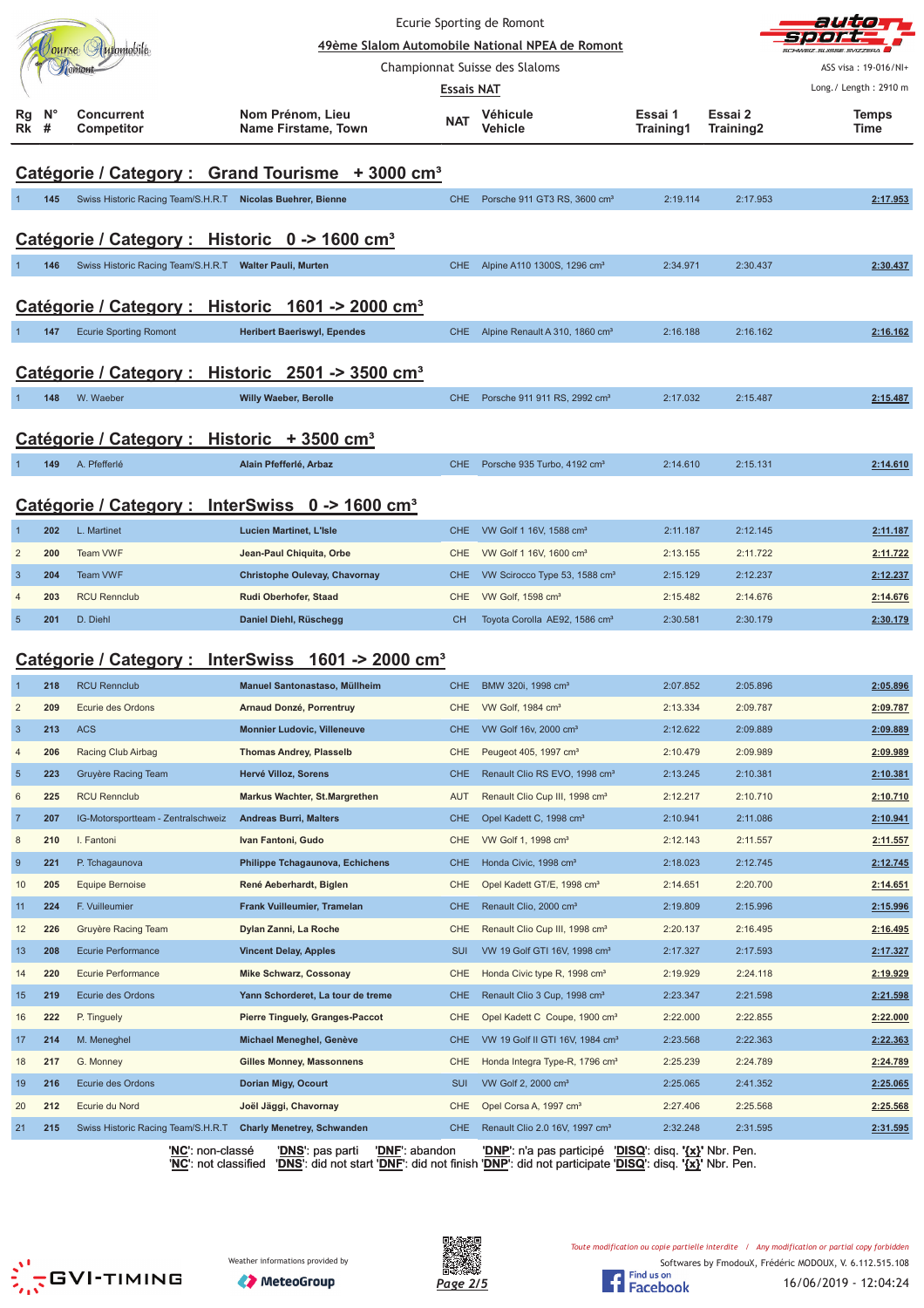|                                 |  |                                 | Ecurie Sporting de Romont<br>49ème Slalom Automobile National NPEA de Romont |            |                     |                      |                      | autor<br>sport-<br>SCHWEIZ SUISSE SVIZZEDA    |
|---------------------------------|--|---------------------------------|------------------------------------------------------------------------------|------------|---------------------|----------------------|----------------------|-----------------------------------------------|
|                                 |  |                                 | Championnat Suisse des Slaloms<br><b>Essais NAT</b>                          |            |                     |                      |                      | ASS visa: 19-016/NI+<br>Long./ Length: 2910 m |
|                                 |  |                                 |                                                                              |            |                     |                      |                      |                                               |
| $Rg$ $N^{\circ}$<br><b>Rk</b> # |  | <b>Concurrent</b><br>Competitor | Nom Prénom, Lieu<br>Name Firstame, Town                                      | <b>NAT</b> | Véhicule<br>Vehicle | Essai 1<br>Training1 | Essai 2<br>Training2 | <b>Temps</b><br>Time                          |

## **Catégorie / Category : InterSwiss 2001 -> 2500 cm³**

|    | 233 | W.M. Racing Car       | Ferdi Waldvogel, Unteriberg        | CHE I | BMW M3, 2486 cm <sup>3</sup>                 | 2:14.120 | 2:09.503 | 2:09.503 |
|----|-----|-----------------------|------------------------------------|-------|----------------------------------------------|----------|----------|----------|
| 2  | 234 | Autersa Racing Team   | Michael Zbinden, Wattenwil         |       | CHE Opel Kadett - C, 2498 cm <sup>3</sup>    | 2:11.276 | 2:09.784 | 2:09.784 |
| 3  | 230 | C. Martinis           | <b>Christophe Martinis, Sergey</b> |       | CHE Opel Ascona 20 E, 2434 cm <sup>3</sup>   | 2:12.549 | 2:12.087 | 2:12.087 |
| 4  | 231 | Y. Pillonel           | Yann Pillonel, Grimisuat           |       | CHE BMW 325 i. 2493 cm <sup>3</sup>          | 2:18.407 | 2:17.037 | 2:17.037 |
| -5 | 232 | Atelier de la Tzoumaz | <b>Ted Santos, Vuiteboeuf</b>      |       | CHE Seat Ibiza Cupra 2, 2040 cm <sup>3</sup> | 2:18.555 | 2:18.480 | 2:18.480 |
|    |     |                       |                                    |       |                                              |          |          |          |

## **Catégorie / Category : InterSwiss 2501 -> 3500 cm³**

| 236 | Club Porsche 3 Lacs | David Comby, La Chaux-de-Fonds | CHE Porsche 911 Carrera, 3163 cm <sup>3</sup> | 2:25.956 | 2:23.069 | 2:23.069 |
|-----|---------------------|--------------------------------|-----------------------------------------------|----------|----------|----------|
|     |                     |                                |                                               |          |          |          |

### **Catégorie / Category : InterSwiss + 3500 cm³**

| 238 | Club Porsche 3 Lacs | Alexandre Comby, La Chaux-de-Fonds | CHE Porsche 934/5, 4774 cm <sup>3</sup>       | 2:12.286 | 2:09.593 | 2:09.593 |
|-----|---------------------|------------------------------------|-----------------------------------------------|----------|----------|----------|
| 237 | Stadler Motorsport  | Paul Buetiger, Lohn                | CHE Porsche 911 GT3 Cup, 3598 cm <sup>3</sup> | 2:16.551 | 2:12.049 | 2:12.049 |

## **Catégorie / Category : E1 0 -> 1400 cm³**

| 302 | <b>GK Racing</b>    | Daniel Musch, Altdorf                | CHE Austin - Morris Cooper S, 1400 cm    | 2:21.015 | 2:20.365 | 2:20.365 |
|-----|---------------------|--------------------------------------|------------------------------------------|----------|----------|----------|
| 300 | Autersa Racing Team | Christian Bartlome, Rüschegg-Heubach | CHE Audi 50, 1400 cm <sup>3</sup>        | 2:26.162 | 2:24.373 | 2:24.373 |
| 301 | MB Motorsport Team  | Ludovic Ecabert, Icogne              | CHE Citroën AX GTi, 1360 cm <sup>3</sup> | 2:31.678 | 2:26.169 | 2:26.169 |
| 303 | T. Schädler         | Thomas Schädler, Blumenstein         | CHE Lancia A112, 964 $\text{cm}^3$       | 2:40.857 | 2:40.042 | 2:40.042 |

## **Catégorie / Category : E1 1401 -> 1600 cm³**

|                | 338 | Autersa Racing Team           | Werner Willener, Schwanden          |            | CHE VW Golf 1, 1598 cm <sup>3</sup>        | 2:10.716 | 2:09.425   | 2:09.425 |
|----------------|-----|-------------------------------|-------------------------------------|------------|--------------------------------------------|----------|------------|----------|
| $\overline{2}$ | 306 | <b>MB Motorsport Team</b>     | Martin Bürki, Uetendorf             | CHE.       | VW Polo, $1598 \text{ cm}^3$               | 2:10.018 | <b>DNS</b> | 2:10.018 |
| $\overline{3}$ | 308 | <b>Autersa Racing Team</b>    | Patrick Eggimann, Walkringen        | CHE        | Peugeot 106 1.6 16V, 1587 cm <sup>3</sup>  | 2:15.902 | 2:13.496   | 2:13.496 |
| $\overline{4}$ | 315 | R. Savoy                      | <b>Roger Savoy, Attalens</b>        | CHE.       | Suzuki Swift 1.3 GTi, 1594 cm <sup>3</sup> | 2:17.152 | 2:14.573   | 2:14.573 |
| 5              | 312 | <b>ACS</b>                    | <b>Olivier Jeanneret, Ecoteaux</b>  | <b>CHE</b> | VW Golf GTI, 1588 cm <sup>3</sup>          | 2:16.998 | 2:14.809   | 2:14.809 |
| 6              | 311 | <b>MB Motorsport Team</b>     | Walter Holzer, Süderen              | CHE        | Honda Civic 1.6 VTi, 1595 cm <sup>3</sup>  | 2:21.681 | 2:17.017   | 2:17.017 |
|                | 316 | <b>Equipe Bernoise</b>        | Urs Wüthrich, Schwarzenburg         | <b>CHE</b> | Mazda 323 1.6, 1598 cm <sup>3</sup>        | 2:22.100 | 2:18.673   | 2:18.673 |
| 8              | 310 | <b>MB Motorsport Team</b>     | Stefan Grünig, Höfen                | CHE.       | Citroën Saxo 1.6, 1587 cm <sup>3</sup>     | 2:26.295 | 2:22.649   | 2:22.649 |
| -9             | 304 | L. Aliberti                   | Luca Aliberti, Granges-près-Marnand | CHE.       | VW Golf LS, 1588 cm <sup>3</sup>           | 2:23.790 | 2:22.966   | 2:22.966 |
| 10             | 309 | <b>MB Motorsport Team</b>     | Heinz Gfeller, Noflen               | CHE        | Ford Fiesta 1.6, 1596 cm <sup>3</sup>      | 2:24.108 | 2:23.025   | 2:23.025 |
| 11             | 313 | Ecurie du Nord                | Steven Métrailler, Levron           | CHE.       | Peugeot 205, 1587 cm <sup>3</sup>          | 2:29.664 | 2:31.906   | 2:29.664 |
| 12             | 305 | <b>Ecurie Sporting Romont</b> | Arnaud Brülhart, Farvagny           | CHE.       | Honda Civic 1.6 VTI, 1595 cm <sup>3</sup>  | 2:35.338 | 2:32.744   | 2:32.744 |
| 13             | 314 | <b>ACS</b>                    | Ole Raemy, Brünisried               | CHE        | Lada VAZ 2101, 1598 cm <sup>3</sup>        | 2:33.540 | 2:35.593   | 2:33.540 |

## **Catégorie / Category : E1 1601 -> 2000 cm³**

|                | 324 | Squadra Corse Quadrifolio     | Christian Darani, Mairengo         | CHE. | Fiat X 1/9, 2000 cm <sup>3</sup>         | 2:04.833                      | 2:03.660 | 2:03.660 |
|----------------|-----|-------------------------------|------------------------------------|------|------------------------------------------|-------------------------------|----------|----------|
| $\overline{2}$ | 330 | <b>Ecurie Sporting Romont</b> | Jonas Magnin, Neyruz               | CHE. | Honda Civic Rikli Motorsport, 1998       | 2:11.999                      | 2:08.744 | 2:08.744 |
| 3              | 334 | <b>ALL-IN Racing Team</b>     | Nicola Roberto, Penthalaz          | CHE. | Peugeot 205 Rallye, 1998 cm <sup>3</sup> | 2:08.806                      | 2:08.832 | 2:08.806 |
| $\overline{4}$ | 335 | <b>ACS</b>                    | Mathias Schläppi, Meiringen        | CHE. | Suzuki Swift, 2000 cm <sup>3</sup>       | 2:10.201                      | 2:08.850 | 2:08.850 |
| $5^{\circ}$    | 336 | Autersa Racing Team           | Peter Straubhaar, Uttigen          | CHE. | VW Golf, 1997 cm <sup>3</sup>            | 2:11.229                      | 2:09.176 | 2:09.176 |
| 6              | 337 | Squadra Corse Quadrifolio     | Emanuele Tognacca, Verzasca        | CHE. | VW Golf, 1984 cm <sup>3</sup>            | 2:12.874                      | 2:11.389 | 2:11.389 |
|                | 333 | A. Ribeiro                    | <b>Alexandre Ribeiro, Orbe</b>     | CHE. | VW Golf GTI, 1984 cm <sup>3</sup>        | 2:15.219                      | 2:13.837 | 2:13.837 |
| 8              | 328 | Autersa Racing Team           | Patrick Könitzer, Kirchebthurnen   | CHE. | VW Golf 17, 1997 cm <sup>3</sup>         | 2:19.132                      | 2:16.899 | 2:16.899 |
| 9              | 322 | Ecurie du Nord                | Alain Bombardier, Orbe             | CHE. | Renault Clio Coupe, 1998 cm <sup>3</sup> | 2:19.606                      | 2:17.191 | 2:17.191 |
|                |     | 'NC': non-classé              | 'DNF': abandon<br>'DNS': pas parti |      | 'DNP': n'a pas participé                 | 'DISQ': disq. '{x}' Nbr. Pen. |          |          |

'**NC**': not classified '**DNS**': did not start '**DNF**': did not finish '**DNP**': did not participate '**DISQ**': disq. **'{x}'** Nbr. Pen.





Softwares by FmodouX, Frédéric MODOUX, V. 6.112.515.108 Toute modification ou copie partielle interdite / Any modification or partial copy forbidden

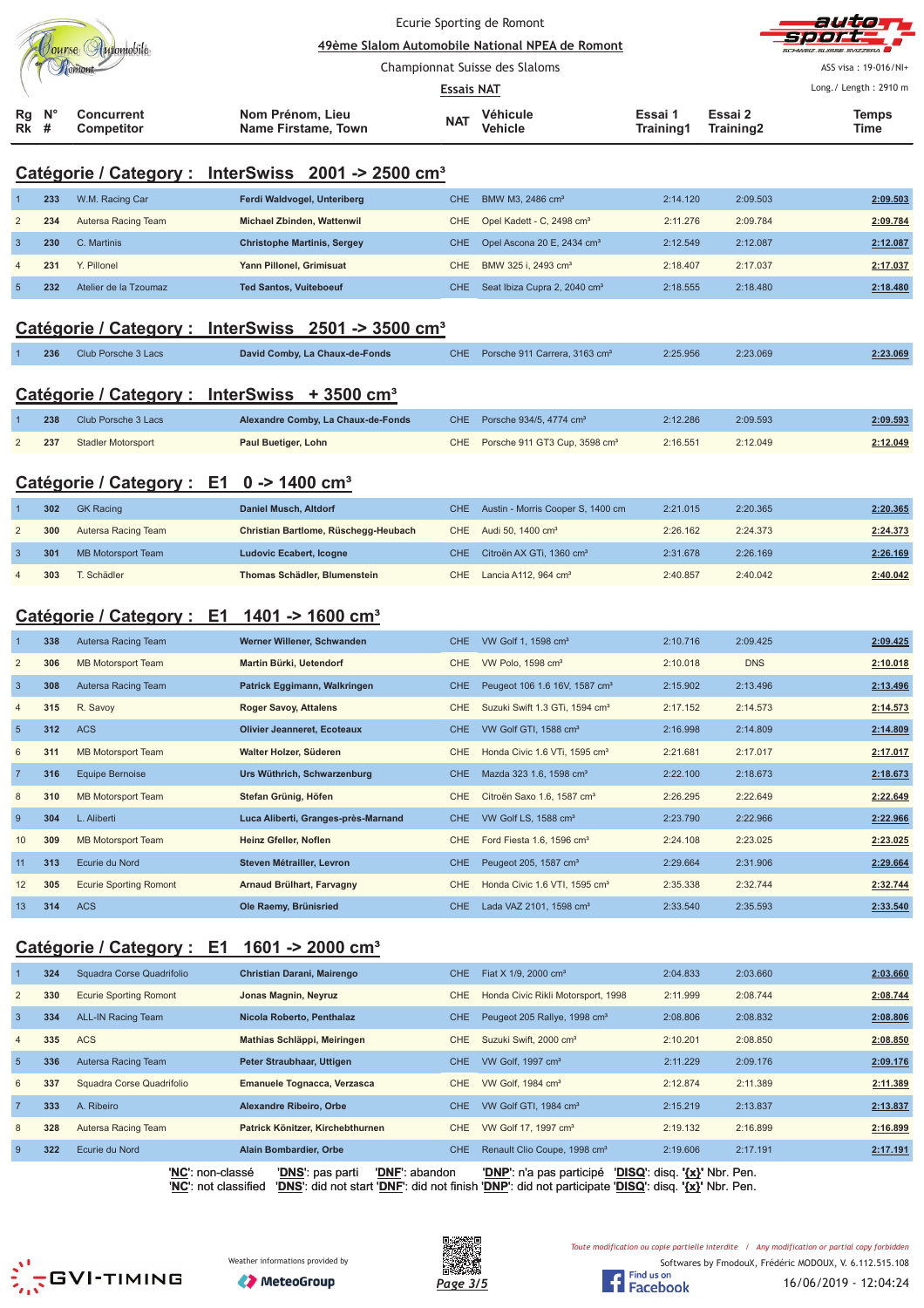|                |                  | Jourse Automobile                                      |                                          | Ecurie Sporting de Romont      | 49ème Slalom Automobile National NPEA de Romont |                      |                      |                       |
|----------------|------------------|--------------------------------------------------------|------------------------------------------|--------------------------------|-------------------------------------------------|----------------------|----------------------|-----------------------|
|                |                  |                                                        |                                          | Championnat Suisse des Slaloms |                                                 |                      |                      | ASS visa: 19-016/NI+  |
|                |                  |                                                        |                                          | <b>Essais NAT</b>              |                                                 |                      |                      | Long./ Length: 2910 m |
| Rg<br>Rk       | $N^{\circ}$<br># | <b>Concurrent</b><br>Competitor                        | Nom Prénom, Lieu<br>Name Firstame, Town  | <b>NAT</b>                     | <b>Véhicule</b><br><b>Vehicle</b>               | Essai 1<br>Training1 | Essai 2<br>Training2 | Temps<br>Time         |
| 10             | 321              | G. Bitto                                               | Giuseppe Bitto, Le Mont                  | <b>CHE</b>                     | Renault Clio RS Cup, 1998 cm <sup>3</sup>       | 2:17.374             | 2:17.282             | 2:17.282              |
| 11             | 329              | E. Macchi                                              | Elio Macchi, Alle                        | <b>CHE</b>                     | Renault Clio RS 2.0 16V, 1998 cm <sup>3</sup>   | 2:19.690             | 2:17.741             | 2:17.741              |
| 12             | 332              | Ecurie du Nord                                         | <b>Michel Randin, Mervelier</b>          | CHE                            | Renault Clio Coupe, 1998 cm <sup>3</sup>        | 2:18.892             | 2:18.970             | 2:18.892              |
| 13             | 331              | <b>Team Trajectoire</b>                                | Jérôme Plancherel, Châtonnaye            | <b>CHE</b>                     | Renault Clio RS 2.0 16V, 1998 cm <sup>3</sup>   | 2:21.932             | 2:19.573             | 2:19.573              |
| 14             | 327              | Ecurie Fun Racing                                      | Michel-Roland Joye, Vallorbe             | CHE                            | Opel Kadett E GSI 16, 1997 cm <sup>3</sup>      | 2:29.346             | 2:25.913             | 2:25.913              |
| 15             | 326              | Ecurie des Lions                                       | <b>Fred Fragniere, Remaufens</b>         | SUI                            | Renault Clio 2 RS, 1998 cm <sup>3</sup>         | 2:29.058             | 2:28.158             | 2:28.158              |
| 16             | 325              | Team VWF                                               | <b>Bruno Fonseca, Bonvillars</b>         | <b>CHE</b>                     | Seat Ibiza 2.0 GTI 16V, 1984 cm <sup>3</sup>    | 2:32.795             | 2:33.730             | 2:32.795              |
|                |                  | Catégorie / Category : E1 2001 -> 2500 cm <sup>3</sup> |                                          |                                |                                                 |                      |                      |                       |
|                | 403              | Ecurie des Lions                                       | Benjamin Nicole, St-Martin               | <b>CHE</b>                     | BMW 2002 Ti, 2301 cm <sup>3</sup>               | 2:15.903             | 2:14.034             | 2:14.034              |
| $\overline{2}$ | 401              | D. Durussel                                            | <b>Dylan Durussel, Dompierre</b>         | CHE                            | Peugeot 206 2.0 RC, 2021 cm <sup>3</sup>        | 2:26.444             | 2:30.509             | 2:26.444              |
| 3              | 402              | Atelier de la Tzoumaz                                  | <b>Allan Mathey, Salvan</b>              | CHE.                           | BMW 325i E36, 2494 cm <sup>3</sup>              | 2:27.630             | 2:27.818             | 2:27.630              |
|                |                  |                                                        |                                          |                                |                                                 |                      |                      |                       |
|                |                  | Catégorie / Category : E1 2501 -> 3000 cm <sup>3</sup> |                                          |                                |                                                 |                      |                      |                       |
| -1             | 409              | Ecurie des Lions                                       | Ronan Petit, Saint-Légier                | <b>CHE</b>                     | BMW Compact 323 TI, 2990 cm <sup>3</sup>        | 2:11.913             | 2:30.803             | 2:11.913              |
| $\overline{2}$ | 407              | Ecurie des Ordons                                      | Nicolas Jolidon, Glovelier               | <b>CHE</b>                     | BMW 130i, 2996 cm <sup>3</sup>                  | 2:18.555             | 2:14.161             | 2:14.161              |
| $\overline{3}$ | 405              | <b>ACS</b>                                             | Roger Hitz, Berikon                      | <b>CHE</b>                     | Mini Cooper S, 2717 cm <sup>3</sup>             | 2:23.472             | 2:20.807             | 2:20.807              |
| $\overline{4}$ | 408              | P. Murisier                                            | <b>Pierre Murisier, Chapelle</b>         | CHE                            | Ford Fiesta, 2717 cm <sup>3</sup>               | 2:35.848             | 2:33.365             | 2:33.365              |
|                |                  | Catégorie / Category : E1 3001 -> 3500 cm <sup>3</sup> |                                          |                                |                                                 |                      |                      |                       |
|                | 406              | <b>Ecurie Basilisk</b>                                 | Bruno lanniello, Nunningen               | <b>CHE</b>                     | Lancia Delta S4, 3394 cm <sup>3</sup>           | 2:08.868             | 2:07.240             | 2:07.240              |
| $\overline{2}$ | 426              | Gruyère Racing Team                                    | Frédéric Yerly, Vordemwald               | <b>CHE</b>                     | Alpine A110, 3057 cm <sup>3</sup>               | 2:09.127             | 2:07.479             | 2:07.479              |
| $\overline{3}$ | 422              | Ecurie du Nord                                         | <b>Cedric Milliquet, Pully</b>           | <b>CHE</b>                     | Mitsubishi Lancer EVO VI, 3400 c                | 2:12.947             | 2:12.029             | 2:12.029              |
| $\overline{4}$ | 421              | Atelier de la Tzoumaz                                  | Kevin Metroz, Liddes                     | <b>CHE</b>                     | Mazda 323 GTX, 3126 cm <sup>3</sup>             | 2:16.784             | 2:13.199             | 2:13.199              |
| 5              | 415              | Squadra Corse Quadrifolio                              | Fabio Cristoni, Péry                     | <b>CHE</b>                     | Lancia Delta HF Integrale 16V, 33               | 2:13.811             | 2:14.069             | 2:13.811              |
| 6              | 425              | <b>RCU Rennclub</b>                                    | Andri Würgler, Mettlen                   | CHE                            | Mitsubishi Lancer EVO RS-2, 3395                | 2:18.433             | 2:14.067             | 2:14.067              |
| $\overline{7}$ | 420              | Ecurie des Lions                                       | Alain Marmorat, La Roche                 | <b>CHE</b>                     | Seat Leon, 3028 cm <sup>3</sup>                 | 2:16.728             | 2:16.095             | 2:16.095              |
| 8              | 419              | S. Jaquemet                                            | Stéphane Jaquemet, St-cierges            | CHE                            | Seat Leon Supercopa Mk2, 3373 c                 | 2:18.719             | 2:17.878             | 2:17.878              |
| $\overline{9}$ | 424              | Ecurie des Ordons                                      | Jeremy Vallat, Bure                      | <b>CHE</b>                     | Seat Leon Supercopa Mk2, 3372 c                 | 2:20.040             | 2:18.025             | 2:18.025              |
| 10             | 416              | Squadra Corse Quadrifolio                              | Emilio Farinoli, Neuchatel               | CHE                            | Lancia Delta Integrale, 3390 cm <sup>3</sup>    | 2:22.465             | 2:19.136             | 2:19.136              |
| 11             | 418              | A. Jaquemet                                            | <b>Alain Jaquemet, Ferlens</b>           | <b>CHE</b>                     | Seat Leon Cupra, 3373 cm <sup>3</sup>           | 2:19.909             | 2:19.425             | 2:19.425              |
| 12             | 423              | Racing Club Airbag                                     | Bernhard Muhr, Rüeggisberg               | <b>CHE</b>                     | Toyota Celica Turbo, 3435 cm <sup>3</sup>       | 2:24.338             | 2:22.337             | 2:22.337              |
| 13             | 417              | <b>Ecurie Biennoise</b>                                | Yves Hängärtner, Gerolfingen             | <b>CH</b>                      | Ford Escort RS Cosworth, 3388 c                 | 2:40.918             | <b>DNS</b>           | 2:40.918              |
|                |                  | Catégorie / Category : E1                              | $+3500$ cm <sup>3</sup>                  |                                |                                                 |                      |                      |                       |
| 1              | 438              | <b>Ecurie Sporting Romont</b>                          | <b>Fabrice Winiger, Grolley</b>          | <b>CHE</b>                     | Porsche 911 GT3 Cup, 3797 cm <sup>3</sup>       | 2:06.640             | 2:04.162             | 2:04.162              |
| $\overline{c}$ | 436              | <b>ACS</b>                                             | <b>Arnaud Murcia, Veyrier</b>            | CHE                            | Mitsubishi Lancer Evo VII, 3910 c               | 2:10.166             | 2:06.902             | 2:06.902              |
| $\mathbf{3}$   | 439              | <b>Ecurie Sporting Romont</b>                          | <b>Richard Winiger, Nierlet-les-Bois</b> | <b>CHE</b>                     | Porsche GT3 Cup 3800, 3800 cm <sup>3</sup>      | 2:10.360             | 2:18.707             | 2:10.360              |
| $\overline{4}$ | 435              | <b>ACS</b>                                             | <b>Michel Lovis, Orbe</b>                | CHE                            | Subaru Impreza 2.0 Turbo, 3604 c                | 2:21.645             | 2:11.680             | 2:11.680              |
| $\overline{5}$ | 437              | <b>MB Motorsport Team</b>                              | Pierre Mürner, Reichenbach               | <b>CHE</b>                     | Porsche 997 Cup II, 3800 cm <sup>3</sup>        | 2:13.900             | 2:12.179             | 2:12.179              |
| 6              | 431              | Squadra Corse Quadrifolio                              | Aramis Cereghetti, Lopagno               | CHE                            | BMW M5, 3534 cm <sup>3</sup>                    | <b>DNF</b>           | 2:12.685             | 2:12.685              |
| $\overline{7}$ | 433              | <b>ALL-IN Racing Team</b>                              | <b>Olivier Frey, Montricher</b>          | CHE                            | Nissan Sunny GTi, 4420 cm <sup>3</sup>          | 2:18.009             | 2:14.570             | 2:14.570              |
| 8              | 430              | Equipe Bernoise                                        | <b>Herbert Bieri, Kehrsatz</b>           | <b>NAT</b>                     | BMW 135i Turbo, 5064 cm <sup>3</sup>            | 2:27.021             | 2:21.621             | 2:21.621              |

'**NC**': non-classé '**DNS**': pas parti '**DNF**': abandon '**DNP**': n'a pas participé '**DISQ**': disq. **'{x}'** Nbr. Pen. '**NC**': not classified '**DNS**': did not start '**DNF**': did not finish '**DNP**': did not participate '**DISQ**': disq. **'{x}'** Nbr. Pen.







16/06/2019 - 12:04:24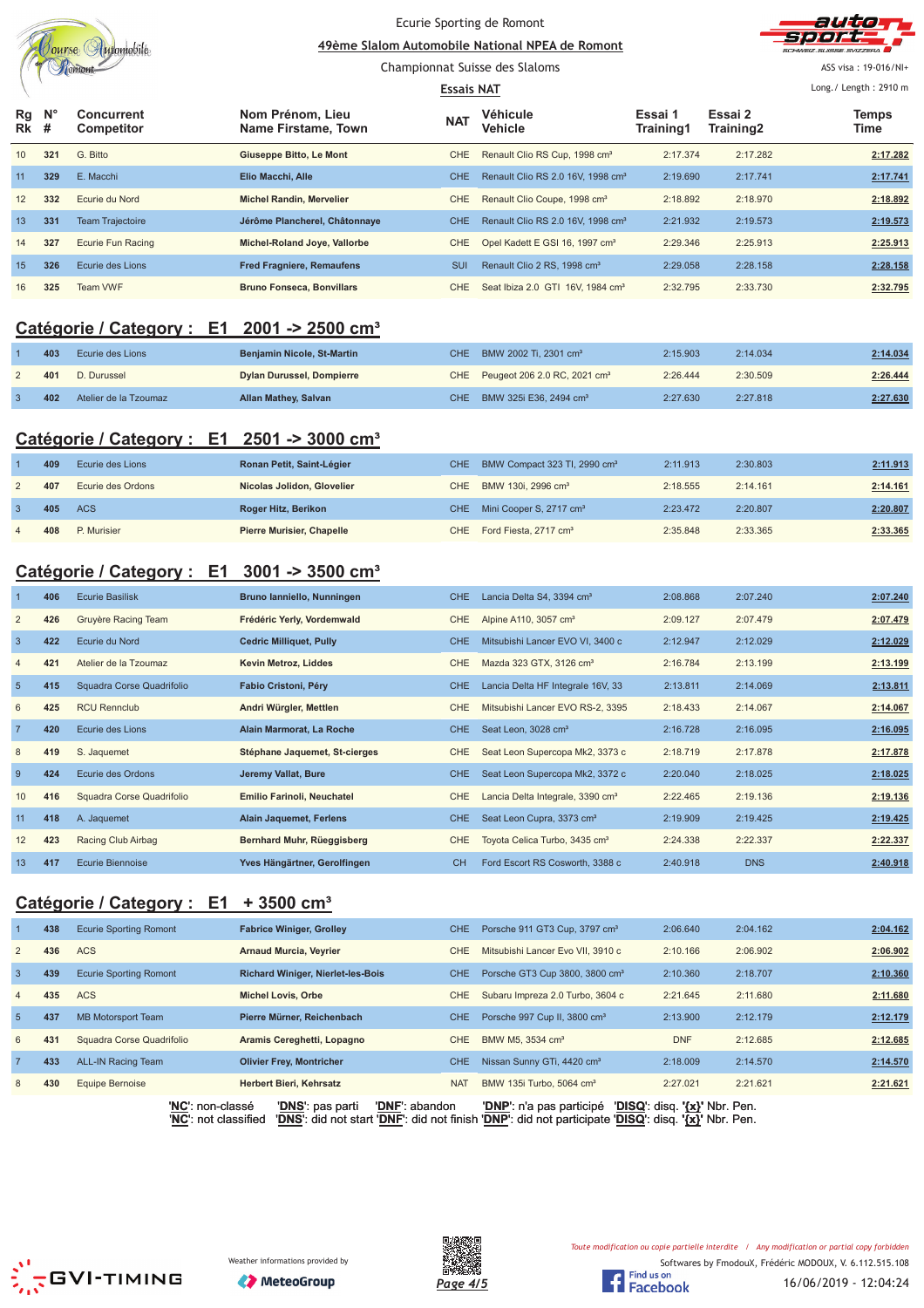|                 |                         |                                                                                       |                                                                         |                   | Ecurie Sporting de Romont                       |                      |                      | auta                  |  |  |  |
|-----------------|-------------------------|---------------------------------------------------------------------------------------|-------------------------------------------------------------------------|-------------------|-------------------------------------------------|----------------------|----------------------|-----------------------|--|--|--|
|                 |                         | Jourse Automobile                                                                     |                                                                         |                   | 49ème Slalom Automobile National NPEA de Romont |                      |                      |                       |  |  |  |
|                 |                         |                                                                                       |                                                                         |                   | Championnat Suisse des Slaloms                  |                      |                      | ASS visa: 19-016/NI+  |  |  |  |
|                 |                         |                                                                                       |                                                                         | <b>Essais NAT</b> |                                                 |                      |                      | Long./ Length: 2910 m |  |  |  |
| Rg<br>Rk        | $N^{\circ}$<br>#        | <b>Concurrent</b><br><b>Competitor</b>                                                | Nom Prénom, Lieu<br>Name Firstame, Town                                 | <b>NAT</b>        | <b>Véhicule</b><br>Vehicle                      | Essai 1<br>Training1 | Essai 2<br>Training2 | <b>Temps</b><br>Time  |  |  |  |
|                 |                         |                                                                                       | Catégorie / Category : CN 1601 -> 2000 cm <sup>3</sup>                  |                   |                                                 |                      |                      |                       |  |  |  |
|                 | $\overline{2}$          | <b>ACS</b>                                                                            | Lukas Eugster, Herisau                                                  | CHE.              | Oonroak-Ligier JS53EV02, 1998 c                 | 1:57.384             | 1:55.201             | 1:55.201              |  |  |  |
| 2               | 1                       | <b>ACS</b>                                                                            | Hans-Peter Bischofberger, Brienz                                        | CHE               | ADR ADR 3, 1990 cm <sup>3</sup>                 | 2:22.640             | 2:25.153             | 2:22.640              |  |  |  |
|                 |                         |                                                                                       |                                                                         |                   |                                                 |                      |                      |                       |  |  |  |
|                 |                         |                                                                                       | Catégorie / Category : E2-Silhouette TracKing 0 -> 1600 cm <sup>3</sup> |                   |                                                 |                      |                      |                       |  |  |  |
|                 | $\overline{\mathbf{3}}$ | <b>ACS</b>                                                                            | Andreas Helm, Otelfingen                                                | CHE.              | Trac King RC 01, 1000 cm <sup>3</sup>           | 2:05.660             | 2:01.901             | 2:01.901              |  |  |  |
|                 |                         |                                                                                       |                                                                         |                   |                                                 |                      |                      |                       |  |  |  |
|                 |                         |                                                                                       | Catégorie / Category : E2 Silhouette 0 -> 1600 cm <sup>3</sup>          |                   |                                                 |                      |                      |                       |  |  |  |
|                 | $\overline{a}$          | D. Sergi                                                                              | <b>Domenico Sergi, Bossonnens</b>                                       | CHE.              | Fiat 126, 998 cm <sup>3</sup>                   | 2:24.039             | 2:12.910             | 2:12.910              |  |  |  |
|                 |                         |                                                                                       | Catégorie / Category : E2 SportCars 0 -> 1600 cm <sup>3</sup>           |                   |                                                 |                      |                      |                       |  |  |  |
| $\mathbf{1}$    | $5\phantom{1}$          | Sägesser Motorsport                                                                   | <b>Marcel Eberhart, Uetendorf</b>                                       | CHE.              | Radical SR3, 1500 cm <sup>3</sup>               | 2:19.512             | 2:14.066             | 2:14.066              |  |  |  |
|                 |                         |                                                                                       | Catégorie / Category : E2 SingleSeater 0 -> 1600 cm <sup>3</sup>        |                   |                                                 |                      |                      |                       |  |  |  |
|                 | 10                      | Atelier de la Tzoumaz                                                                 | Victor Darbellay, Salvan                                                | CHE.              | Arcobaleno Arcobaleno Formula, 1                | 2:24.321             | 2:05.875             | 2:05.875              |  |  |  |
| $\overline{2}$  | 12                      | Ecurie des Lions                                                                      | Eric Morel, Châtel-st-Denis                                             | <b>SUI</b>        | Tatuus Renault, 1598 cm <sup>3</sup>            | 2:14.442             | 2:10.725             | 2:10.725              |  |  |  |
| $\overline{3}$  | 16                      | <b>ALL-IN Racing Team</b>                                                             | Viva Nicolas, Chamblon                                                  | CHE.              | GDS Motorspor Spyder, 1199 cm <sup>3</sup>      | 2:13.671             | 2:12.670             | 2:12.670              |  |  |  |
|                 | 15                      | Squadra Sport and prestige                                                            | Joffrey Salomon, Le Locle                                               | <b>CHE</b>        | John Corbyn Motors Jedi-Suzuki,                 | 2:17.853             | 2:14.434             | 2:14.434              |  |  |  |
| 5               | 6                       | Ecurie Performance                                                                    | Denis Zimmermann, Romainmotier                                          | CHE.              | Formule BMW, 1100 cm <sup>3</sup>               | 2:17.776             | 2:14.505             | 2:14.505              |  |  |  |
| $6\phantom{1}6$ | 11                      | Atelier de la Tzoumaz                                                                 | Kevin Hafner, Monthey                                                   | CHE.              | Arcobaleno Formula, 1000 cm <sup>3</sup>        | 2:23.597             | 2:35.028             | 2:23.597              |  |  |  |
|                 |                         | $AMA \sim AMA$<br>$\mathcal{L}$ and $\mathcal{L}$ and $\mathcal{L}$ and $\mathcal{L}$ |                                                                         |                   |                                                 |                      |                      |                       |  |  |  |

## **Catégorie / Category : E2 SingleSeater 1601 -> 2000 cm³**

| 20 | Racing Club Airbag     | Philip Egli, Zürich  | CHE Dallara 393 Opel, 2000 cm <sup>3</sup>       | 2:00.500 | 1:52.691 | 1:52.691 |
|----|------------------------|----------------------|--------------------------------------------------|----------|----------|----------|
| 21 | <b>Equipe Bernoise</b> | Denis Wolf, Hünibach | CHE Renault Formel Renault, 1998 cm <sup>3</sup> | 2:03.681 | 2:01.488 | 2:01.488 |

# Catégorie / Category : E2 SingleSeater + 2000 cm<sup>3</sup><br>1 25 ACS Michael Helm, Otelfingen

| 25 | <b>ACS</b> | Michael Helm, Otelfingen                                                                                                                                                                      | CHE Tatuus Formel 4 / F4 T 014, 2380                   | 2:01.249 | 2:01.291 | 2:01.249 |
|----|------------|-----------------------------------------------------------------------------------------------------------------------------------------------------------------------------------------------|--------------------------------------------------------|----------|----------|----------|
|    |            | 'NC': non-classé<br><b>'DNS':</b> pas parti <b>'DNF':</b> abandon<br>'NC': not classified 'DNS': did not start 'DNF': did not finish 'DNP': did not participate 'DISQ': disq. '{x}' Nbr. Pen. | 'DNP': n'a pas participé 'DISQ': disq. '{x}' Nbr. Pen. |          |          |          |





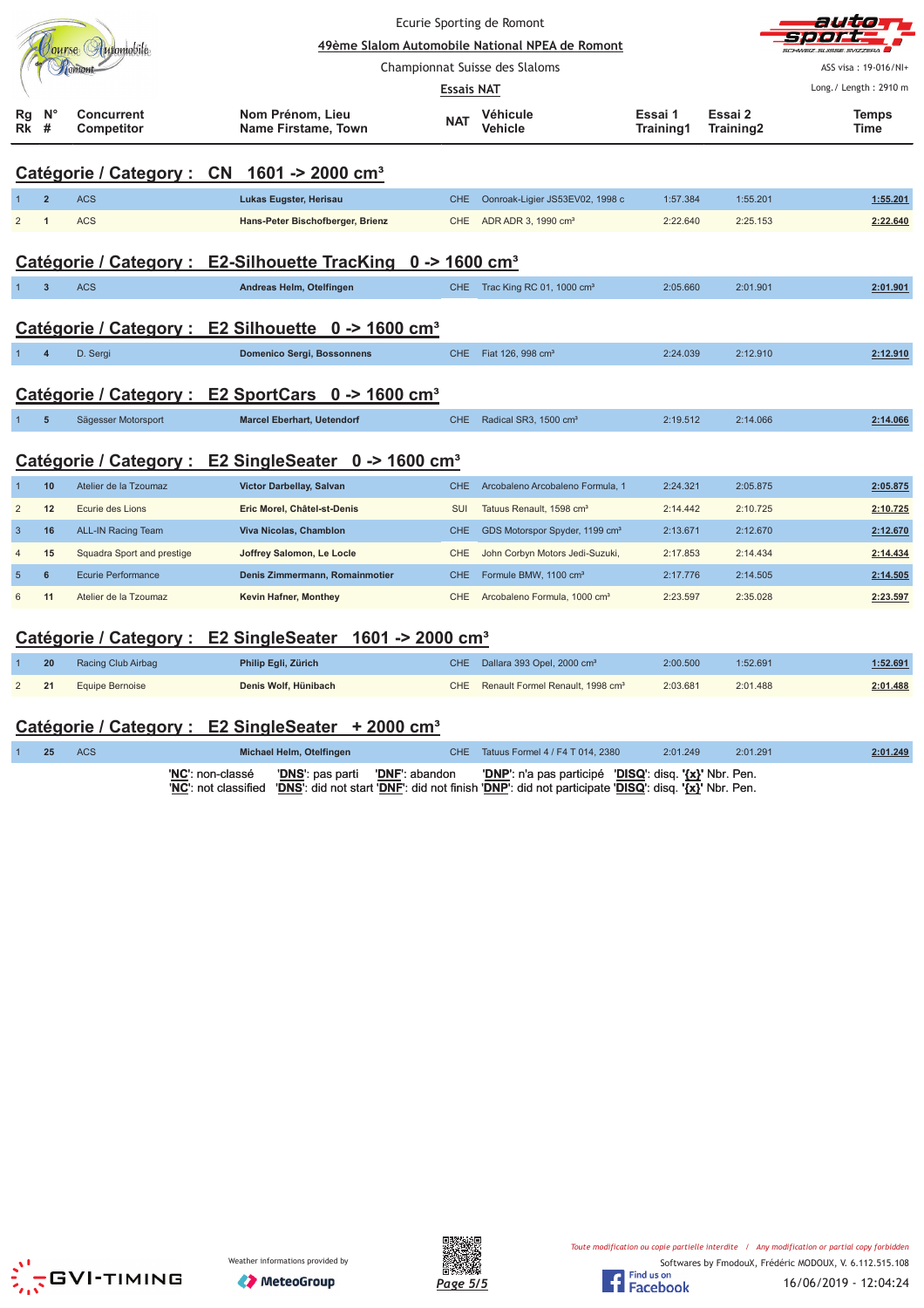|              |             |                          | Ecurie Sporting de Romont<br>49ème Slalom Automobile National NPEA de Romont |            |                            |                      |                      | autor<br>sport.<br>SCHWEIZ SUISSE SVIZZERA    |
|--------------|-------------|--------------------------|------------------------------------------------------------------------------|------------|----------------------------|----------------------|----------------------|-----------------------------------------------|
|              |             |                          | Championnat Suisse des Slaloms<br><u>Legends</u>                             |            |                            |                      |                      | ASS visa: 19-016/NI+<br>Long./ Length: 2910 m |
| Rg<br>$Rk$ # | $N^{\circ}$ | Concurrent<br>Competitor | Nom Prénom, Lieu<br>Name Firstame, Town                                      | <b>NAT</b> | Véhicule<br><b>Vehicle</b> | Essai 1<br>Training1 | Essai 2<br>Training2 | Temps<br>Time                                 |

# **Catégorie / Category : Swiss Legends Car Cup 0 -> 1600 cm³**

|                | 30              | <b>Equipe Bernoise</b> | Urs Böhlen, Rüti bei Riggisberg                            | CHE. | Legends Cars Int. Legends Car, 84                                                                                               | 2:23.507                      | 2:19.953 | 2:19.953 |
|----------------|-----------------|------------------------|------------------------------------------------------------|------|---------------------------------------------------------------------------------------------------------------------------------|-------------------------------|----------|----------|
| $\overline{2}$ | 32              | Sägesser Motorsport    | Frederic Cotting, Düdingen                                 | CHE. | Legends Cars Int. Legends Car, 84                                                                                               | 2:24.195                      | 2:23.298 | 2:23.298 |
| 3              | 33 <sup>3</sup> | <b>F. Kraeuchi</b>     | Thomas Kraeuchi, Mühleberg                                 | CHE. | Legends Cars Int. Legends Car, 84                                                                                               | 2:26.662                      | 2:23.410 | 2:23.410 |
| $\overline{4}$ | 31              | Sägesser Motorsport    | <b>Alain Chatton, Gerzensee</b>                            | CHE. | Legends Cars Int. Legends Car, 84                                                                                               | 2:26.591                      | 2:26.618 | 2:26.591 |
| 5 <sub>5</sub> | 34              | Sägesser Motorsport    | Hanspeter Sägesser, Gerzensee                              | CHE. | Legends Cars Int. Legends Car, 84                                                                                               | 2:36.944                      | 2:42.243 | 2:36.944 |
| 6              | 35              | Sägesser Motorsport    | Peter Sägesser, Merligen                                   | CHE. | Legends Cars Int. Legends Car, 84                                                                                               | 2:44.421                      | 2:44.801 | 2:44.421 |
|                |                 | 'NC': non-classé       | 'DNF': abandon<br>'DNS': pas parti<br>'NC': not classified |      | 'DNP': n'a pas participé<br>'DNS': did not start 'DNF': did not finish 'DNP': did not participate 'DISQ': disq. '{x}' Nbr. Pen. | 'DISQ': disq. '{x}' Nbr. Pen. |          |          |